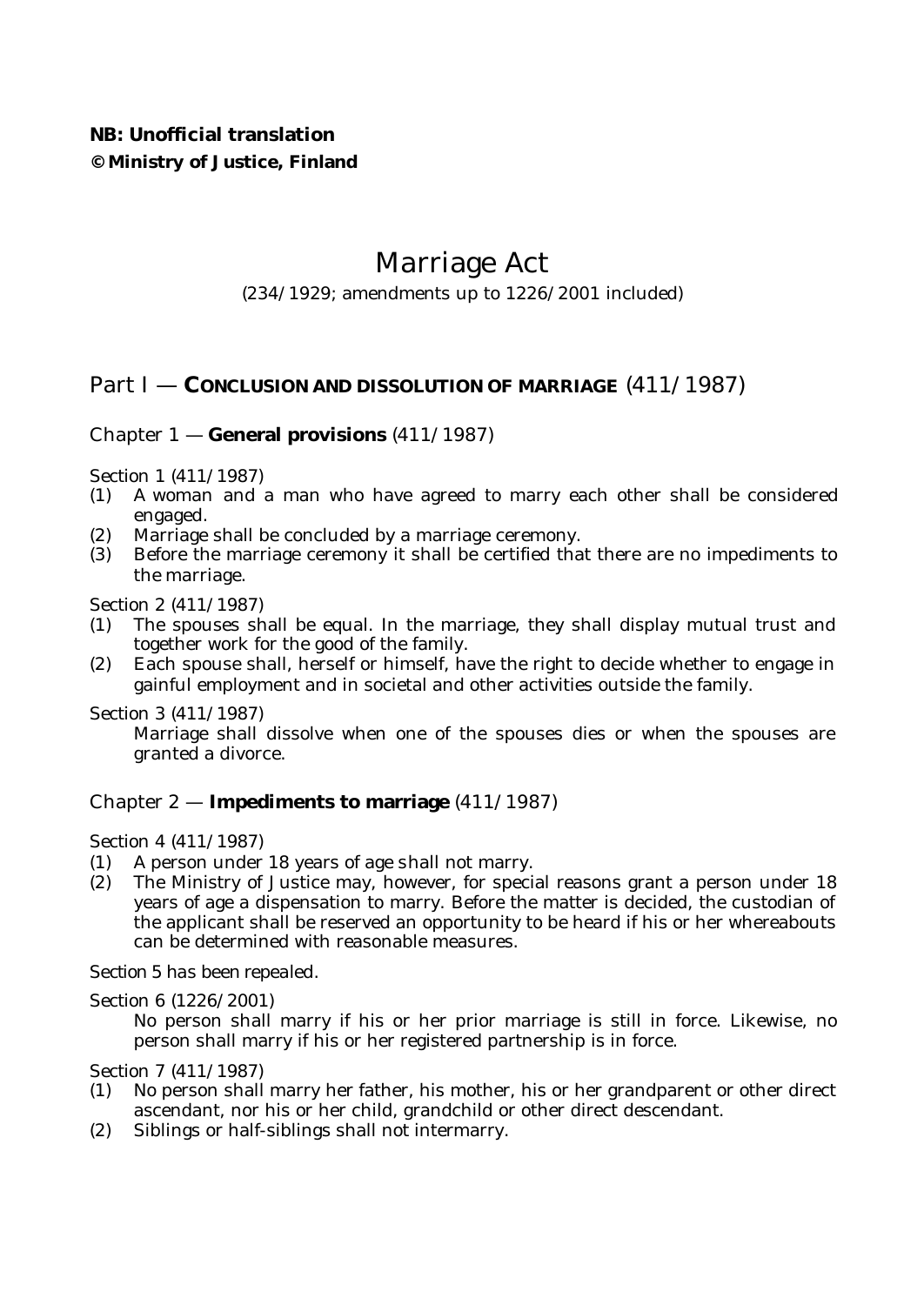#### Section 8 (411/1987)

An adoptive parent and an adopted child shall not intermarry. The Ministry of Justice may, however, for especially weighty reasons grant them a dispensation to marry.

## Section 9 (411/1987)

Two persons, one of whom is a descendant of the other's brother or sister, shall not intermarry, unless the Ministry of Justice, for special reasons, grants them a dispensation to marry.

## Chapter 3 — **Examination of impediments to marriage** (411/1987)

## Section 10 (618/1998)

It shall be for the Register Office to examine that there are no statutory impediments to marriage (*examination of impediments to marriage*). The examination of impediments to marriage may also be carried out by a parish of the Evangelical Lutheran Church or the Greek Orthodox Church, if the engaged persons belong, or one of them belongs, to the parish.

Section 11 (411/1987)

- (1) The engaged persons shall together request an examination of impediments to marriage from the examiner referred to in section 10. (618/1998)
- (2) If a dispensation from the Ministry of Justice is required for the marriage, the dispensation shall at the same time be handed in to the examiner. (448/1999)
- (3) If an engaged person has no more than four months earlier been issued a certificate of an examination of impediments to marriage, this certificate shall also be handed in to the examiner in the original.

Section 12 (411/1987)

- (1) The engaged persons shall assure the examiner of impediments to marriage in writing that there is no impediment to marriage, as referred to in sections  $7-9$ .
- (2) At the same time, both engaged persons shall state in writing whether he or she has concluded a prior marriage or registered partnership. If the information available to the examiner of impediments to marriage does not indicate that the prior marriage or registered partnership has been dissolved, the person in question shall provide the examiner with a certificate or another special account thereof. (1226/2001)

#### Section 13 (411/1987)

- (1) If the examiner of impediments to marriage finds no statutory impediment to the marriage, he shall issue a certificate thereof.
- (2) The certificate shall not be issued earlier than on the seventh day after the request for an examination of impediments to marriage was made. The certificate may, however, be issued earlier if there are weighty reasons for the same.

## Chapter 4 — **Marriage ceremony** (411/1987)

#### Section 14 (411/1987)

- (1) A marriage ceremony shall be performed in the presence of relatives or other witnesses either as a religious or a civil ceremony.
- (2) A religious ceremony may be performed in an Evangelical Lutheran church or in a Greek Orthodox church or in another religious community to which the Ministry of Education has granted a license to perform marriage ceremonies.
- (3) Provisions on the registration of licenses to perform marriage ceremonies shall be issued by Decree.  $(4\overline{17}/1993)$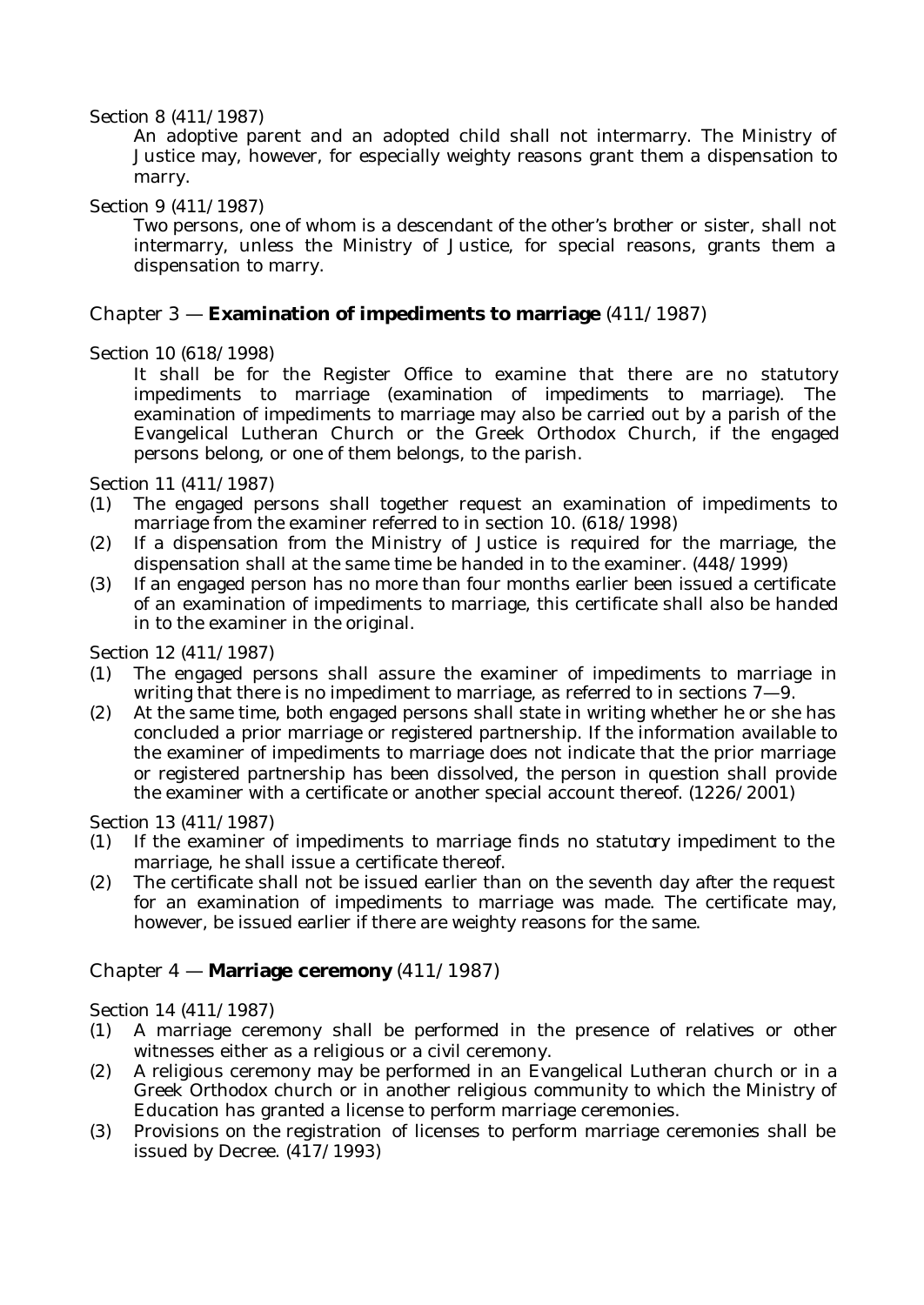#### Section 15 (411/1987)

The engaged persons shall be simultaneously present at the marriage ceremony. After both engaged persons have given the officiator of the ceremony an affirmative answer to the question whether he or she wants to marry the other, the officiator shall pronounce them husband and wife.

Section 16 (411/1987)

- (1) In addition to the provisions in section 15, the other conditions and forms of a religious marriage ceremony shall be laid down by the religious community in question.
- (2) Provisions on a civil marriage ceremony shall be issued by Decree.

Section 17 (411/1987)

- (1) A religious marriage ceremony may be performed by:
	- (1) in the Evangelical Lutheran church by a priest;
	- (2) in the Greek Orthodox church by a priest; and
	- (3) in another religious community by a person who, under the rules of the community, has the right to perform marriage ceremonies.
- (2) A civil marriage ceremony shall be performed by:
	- (1) the Chief Judge of a District Court, a District Judge, and
	- (2) a District Registrar. (1428/1992)

Section 18 (411/1987)

- (1) A marriage ceremony shall not be performed if the officiator is aware of a fact that forms an impediment to the marriage or if the officiator deems that an engaged person is evidently unable to understand the significance of marriage due to his or her disturbed state of mind.
- (2) Before performing the marriage ceremony, the officiator shall make sure that the examination of impediments to marriage has been carried out in accordance with the provisions in sections  $11-13$ . If the certificate referred to in section 13 has been issued more than four months before, the marriage ceremony shall not be performed on the basis thereof.

Section 19 (411/1987)

- (1) A marriage ceremony shall be void if it has not been performed in accordance with the provisions of section 15 or if the ceremony has been performed by a person without the right to perform marriage ceremonies.
- (2) The President of the Republic may, however, for especially weighty reasons decide that a marriage ceremony void under paragraph (1) shall be deemed valid. A petition to this effect may be filed by either of the persons married or, if one of them is dead, by his or her heirs.

## Chapter 5 — **Family mediation** (411/1987)

Section 20 (411/1987)

- (1) Disputes and legal matters arising in a family should primarily be settled in negotiations between the family members and decided by agreement.
- (2) There are family mediators who render assistance and support, upon request, when disputes arise in a family.
- (3) Mediators may render assistance and support upon request also in the event that disputes arise as to compliance with a court order or an agreement on child custody and right of access. (622/1996)

Section 21 (411/1987)

(1) A mediator shall aim for a confidential and open discussion between the family members. He or she shall aim for a consensus as to how to solve the disputes in the family in the best possible way for all the persons concerned.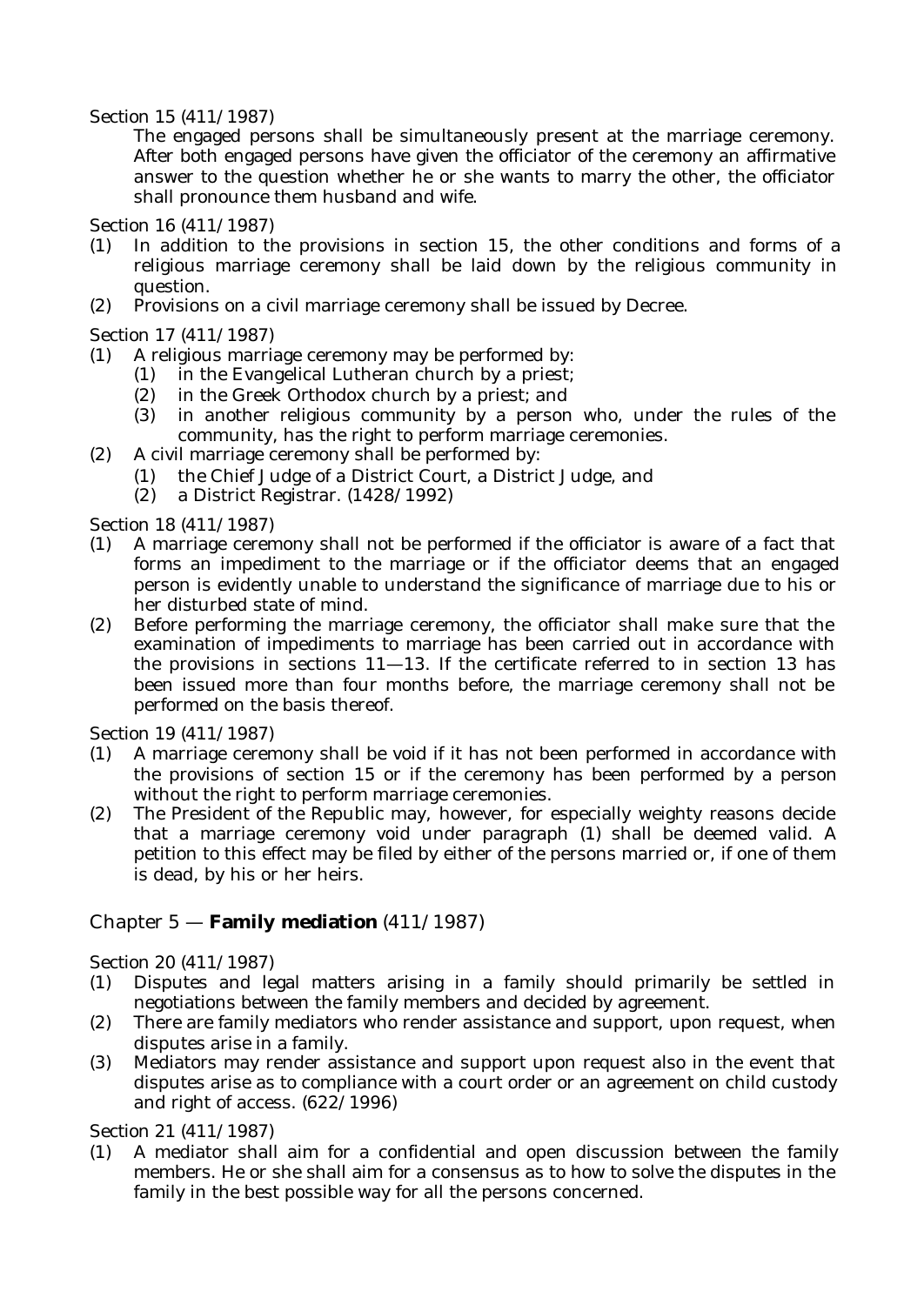- (2) The mediator shall pay special attention to securing the position of the minor children in the family.
- (3) The mediator shall assist the persons concerned in concluding agreements and in other measures necessary for the settlement of disputes.

Section 22 (411/1987)

- (1) The general planning, monitoring and control of family mediation shall be a task of the State Provincial Offices, under the supervision of the Ministry of Social Affairs and Health. (101/1991)
- (2) The Municipal Board of Social Welfare shall be in charge of arranging family mediation in a municipality. Mediation may be rendered also by societies, associations and foundations, as well as individuals, authorised thereto by the State Provincial Office.
- (3) The Ministry of Social Affairs and Health shall issue more detailed instructions and guidelines on family mediation. (101/1991)

Section 23 (411/1987)

- (1) An authorisation to render family mediation may be granted, upon application, to a society, association or foundation considered capable of rendering it competently. An authorisation may be granted, upon application, also to an individual who is familiar with child welfare or family guidance work or with family law and who, by virtue of his or her previous experience and personal characteristics, is adequately competent to work as a mediator.
- (2) The authorisation shall be granted for a fixed period, not exceeding five years at a time. The authorisation may be revoked, if there is a reason for the same.
- (3) When granting the authorisation, the State Provincial Office may also issue more detailed instructions concerning the district and tasks, as well as the obligation to supply the Office with information necessary for monitoring the mediation.

#### Section 23a (411/1987)

The duty of secrecy of the mediator shall be governed by the provisions of sections  $57(1)$ ,  $58(1)$  and  $58(3)$  of the Social Welfare Act  $(710/1982)$ . The provisions in section 56 of the Social Welfare Act on the obligation to supply and to receive information do not apply to the mediator.

## Chapter 6 — **End of cohabitation and divorce** (411/1987)

## *End of cohabitation*

Section 24 (411/1987)

- (1) Upon the joint petition of the spouses or upon the petition of one of the spouses, a court of law may:
	- (1) order that the spouse who is in greater need of a residence shall have the right to continue to live in the common home;
	- (2) order the other spouse to vacate the common home; and
	- (3) give a spouse the right to use movables that belong to the other spouse and which form part of the household goods meant for common use or a tool of the other spouse or which are meant for the personal use of the other spouse or the children; this right of use shall not be restricted by an agreement concerning the said goods entered into by the owner and a third party.
- (2) *Paragraph has been repealed.*
- (3) The court order shall be immediately enforceable, even if it is not yet final, unless otherwise provided in the order.
- (4) The court order shall be in force until further notice. Upon the request of a spouse the order may be changed or revoked through a new court order, if the circumstances have changed after the order was issued. The orders referred to in paragraph (1) shall lapse when the distribution of matrimonial property or a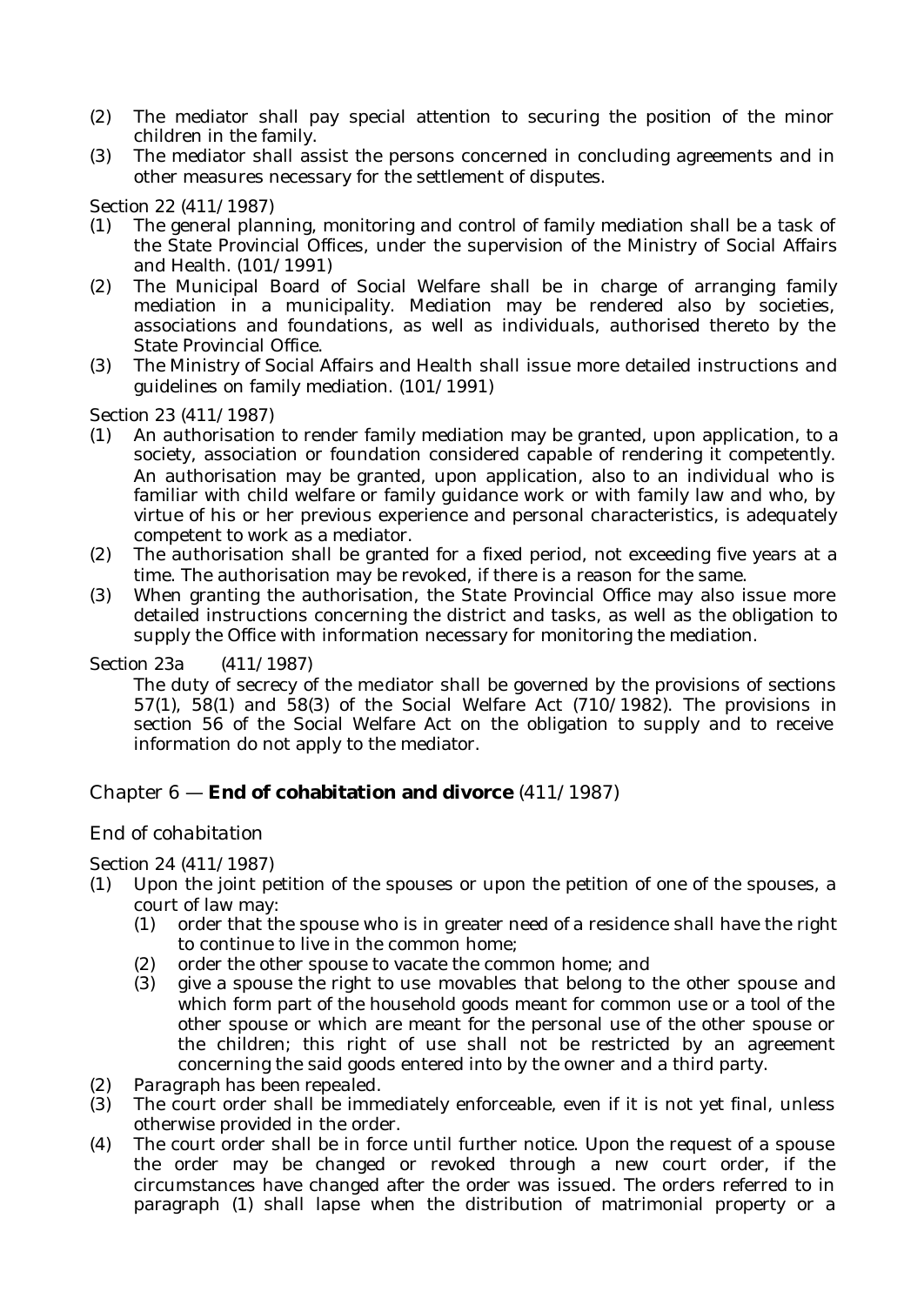separation of property has taken place between the spouses and it has become final. The orders shall in any event lapse two years from the date of the order even if no distribution or separation of property has taken place.

## *Divorce*

Section 25 (411/1987)

- (1) The spouses shall have the right to a divorce after a reconsideration period.
- (2) However, the spouses shall have the right to a divorce without a reconsideration period if they have lived separated for the past two years without interruption.

Section 26 (411/1987)

- (1) The reconsideration period shall begin upon the date when the joint petition of the spouses for the dissolution of the marriage is filed with the court or the court registry or the petition of one spouse is served on the other spouse.
- (2) After a reconsideration period of at least six months, the spouses shall be granted a divorce upon their joint request or upon the request of one of the spouses. The request shall be made within one year of the beginning of the reconsideration period.

#### Section 27 (411/1987)

- (1) The spouses shall be granted a divorce without a reconsideration period:
	- (1) if the spouses are each other's direct descendants or ascendants, siblings or half-siblings; or
	- (2) if their marriage was concluded while a prior marriage or registered partnership of one of the spouses was still in force, and the said prior marriage or registered partnership has not yet been dissolved.
	- (1226/2001)
- (2) The public prosecutor shall initiate proceedings for the divorce of the spouses upon grounds of paragraph (1).
- (3) If a marriage was concluded while a former marriage was still in force, each of the spouses in the said former marriage shall have the right to a divorce without a reconsideration period.

#### *Court proceedings*

#### Section 28 (411/1987)

- (1) Proceedings for a divorce or end of cohabitation shall be initiated by way of a petition which may be filed by both spouses jointly or one of the spouses alone.
- (2) If the petition has been filed by one spouse alone, the court shall reserve the other spouse an opportunity to be heard. The court shall serve the notice and the petition on the other spouse in accordance with the provisions on the service of summonses.

#### Section 29 (411/1987)

If the matter cannot be immediately decided because the spouses cannot be granted a divorce without a reconsideration period, the court shall suspend the proceedings with regard to the divorce. At the same time, the court shall issue instructions regarding the further handling of the matter after the reconsideration period. The court shall also inform the spouses of the availability of family mediation to them or their family, as referred to in section 20.

#### Section 30 (411/1987)

The court proceedings relating to divorce shall be reopened after the reconsideration period at the request of the spouses or one spouse, as provided in section 28.

#### Section 31 (411/1987)

(1) In connection with proceedings relating to divorce or the end of cohabitation, the spouse(s) may request an order on maintenance and child custody and right of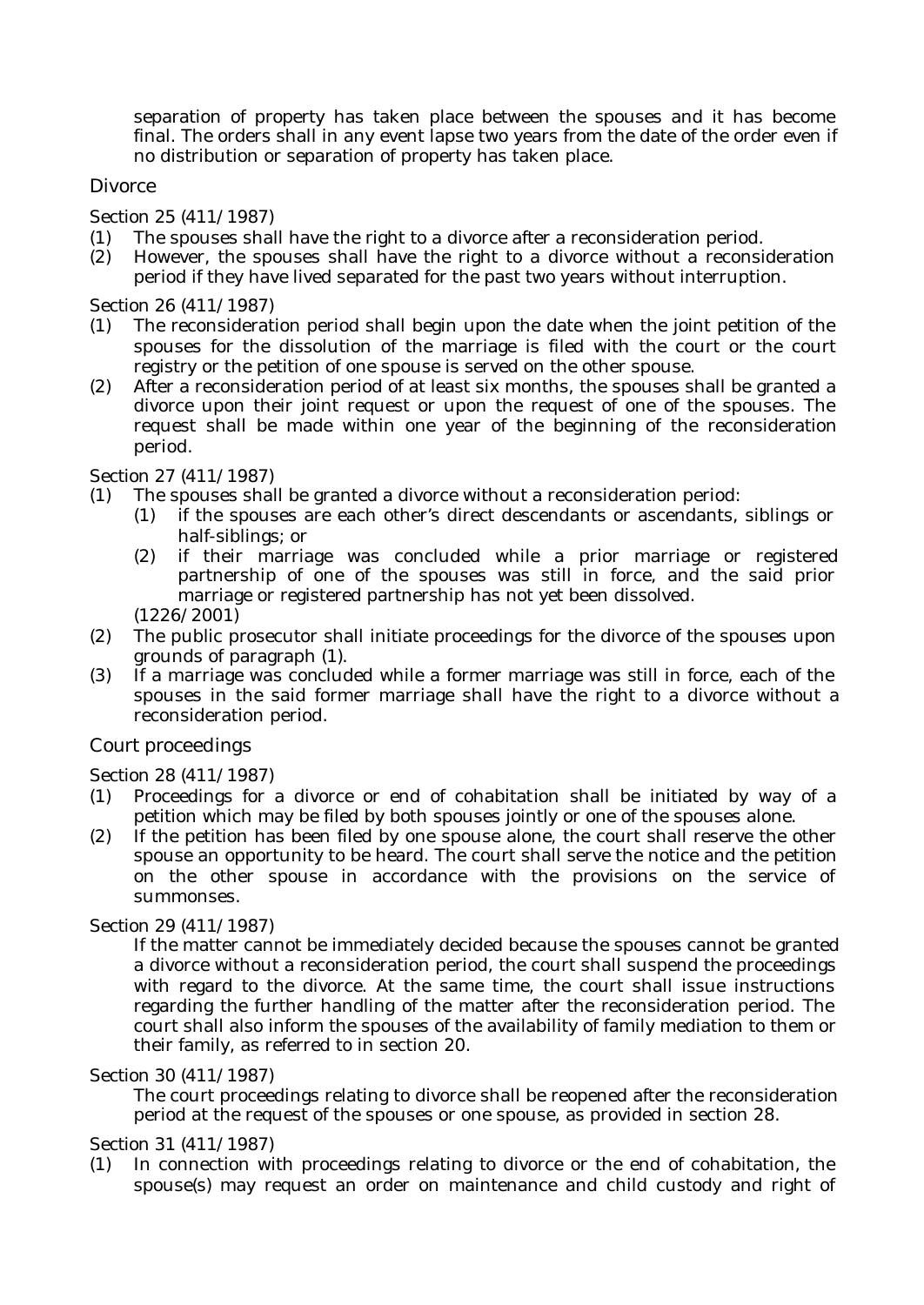access, as well as make other requests pertaining to the divorce or end of cohabitation.

- (2) In proceedings relating to divorce or the end of cohabitation, the court may issue an interim order regarding a request referred to in paragraph (1) or an order to end cohabitation.
- (3) The interim order shall not be subject to appeal.
- (4) The interim order shall be in effect until the court decides on the matter unless the order is changed or revoked prior to that.

#### Section 32 (411/1987)

- (1) In proceedings relating to divorce or the end of cohabitation, the court shall, upon its own initiative, consider how child custody and right of access should be arranged between the spouses, in the best interests of the child.
- (2) When considering child custody and right of access, the court shall pay special attention to the fact that the purpose of child custody and right of access is to ensure for the child a positive and close relationship to both parents.
- (3) On the request of a parent or the Municipal Board of Social Welfare, the court shall issue an order regarding child custody and right of access, in accordance with the provisions of the Act on Child Custody and Right of Access (361/1983).

## Part II — **LEGAL RELATIONS BETWEEN SPOUSES**

## Chapter 1 — **General provisions**

Section 33

- (1) Marriage shall not restrict the right of a spouse to enter into transactions unless otherwise provided in chapter 2, nor his or her right to sue and be sued.
- (2) Spouses may enter also into mutual transactions, taking into account the provisions in chapter 3.

#### Chapter 2 — **Property of spouses**

#### Section 34

The property that a spouse has when concluding marriage shall remain his or hers. He or she shall also own what he or she acquires during the marriage.

#### Section 35

- (1) Each spouse shall have a marital right to the property of the other spouse. Under this right, the surviving spouse and the heirs of the deceased spouse, or each of the spouses, shall acquire half of the net property of the spouses at the distribution of matrimonial property, as further provided in Part IV.
- (2) A spouse shall, however, not have a marital right to property excluded from the scope of the marital right by a marriage settlement, a gift deed or a will, nor to property acquired in lieu of such property. If it has further been stipulated that no marital right shall exist as to the proceeds of such property, the said stipulation shall be observed.
- (3) The provisions on marital right shall apply to a right which cannot be conveyed or which otherwise is of a personal nature only when this is not in contradiction with any specific provisions on such a right.
- (4) If the property of a spouse has been surrendered in bankruptcy, neither spouse shall have a marital right to the other spouse's property if the other spouse so requests in writing from the court referred to in section 43 within a year from the beginning of the bankruptcy. The provisions in section 43(2) on a marriage settlement apply to a written request referred to herein.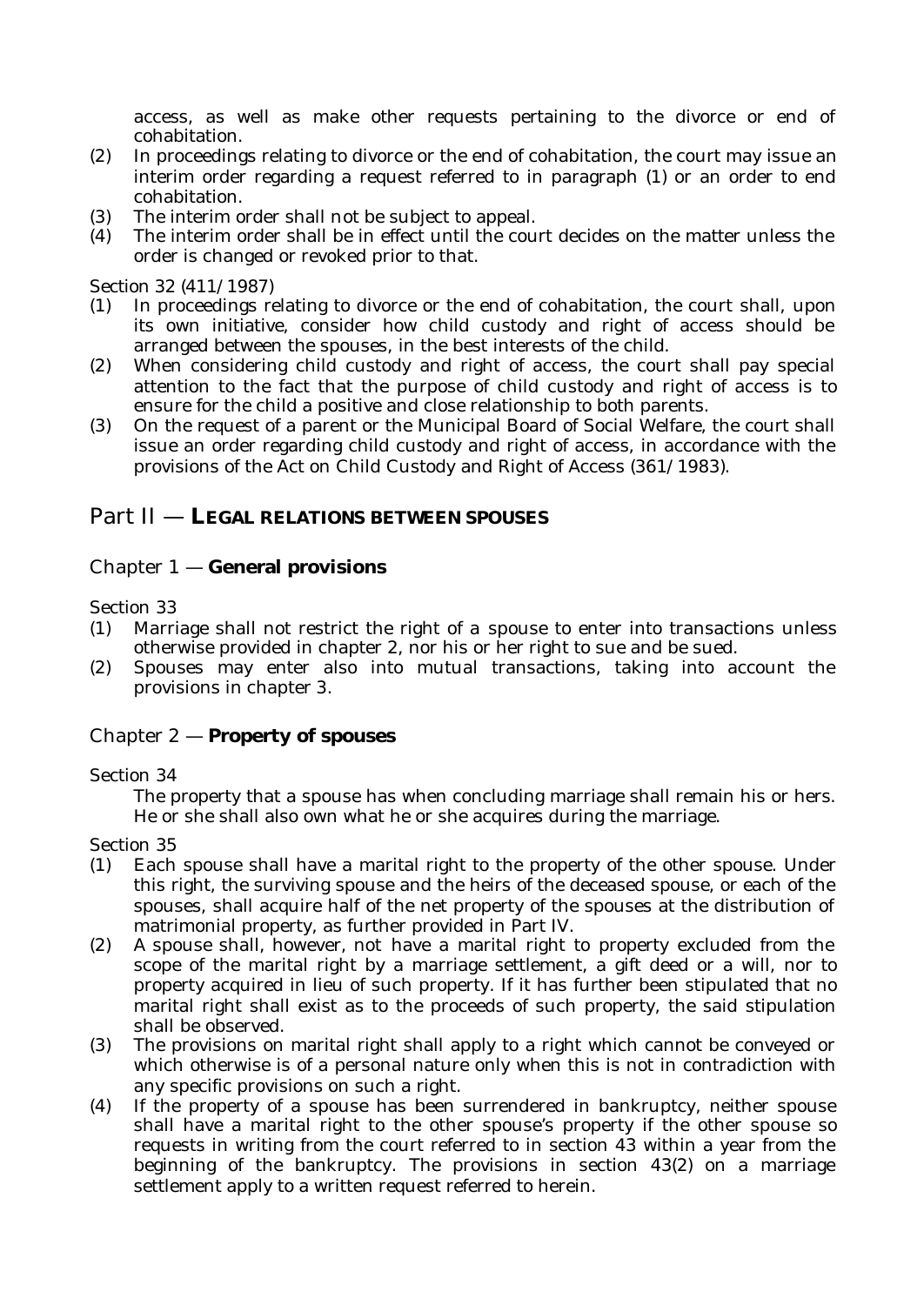#### Section 36

Each spouse shall administer his or her property subject to the restrictions referred to in sections 37—39.

#### Section 37

Property subject to the marital right of the other spouse shall be administered so that it will not unnecessarily decrease to the detriment of the other spouse.

Section 38 (542/1995)

- (1) A spouse shall not convey real property intended for use as the common home of the spouses, unless the other spouse consents to the same in writing. However, the consent of the other spouse shall not be necessary, if the property to be conveyed is mainly intended for some other use and if the home and the property on which it stands cannot be excluded from the conveyance without causing a considerable reduction in the value of the real property. The provisions in this paragraph on real property apply also to a building located on the land of another and to the right of use of the land. The establishment of a leasehold over the real property or of another right of use thereof shall be deemed corresponding to a conveyance.
- (2) A transaction entered into by one spouse in violation of the provisions in paragraph (1) shall be declared void, if the other spouse brings an action to this effect within three months of becoming aware of the transaction. However, a conveyance of real property shall gain validity, if the title of the acquirer has been registered, and the aquifer did not know nor should have known at the material time that the conveyer was not entitled to convey the property in question. The provisions in this paragraph on the registration of title apply, in so far as appropriate, to the effects of the registration of a leasehold or of another right of use of the real property.

Section 39 (411/1987)

- (1) Without the consent of the other spouse, a spouse shall not convey or transfer:
	- (1) *Subparagraph has been repealed.*
		- (2) Stock, a leasehold or other rights entitling to the possession of an apartment which is intended solely or mainly to be used as the common home of the spouses;
		- (3) movable property which forms part of the common household goods used by both spouses;
		- (4) any necessary tools used by the other spouse; or
		- (5) movable property which is meant for the personal use of the other spouse or the children.
- (2) Consent of the other spouse is, however, not necessary with regard to property referred to in paragraph  $(1)(3)$ — $(1)(5)$  if obtaining the consent would cause unreasonable inconvenience and delay due to the absence of the other spouse or other comparable reason.
- (3) A transaction concluded without complying with the provisions of paragraphs (1) and (2) shall be declared void and the acquirer of the property or right shall be ordered to restore the property or right if the other spouse brings an action thereon within three months after becoming aware of the transaction. The transaction shall, however, gain validity if the acquirer of the property or right has obtained possession of the apartment or other movable property and if he or she at the material time had reason to assume that:
	- (1) the other spouse had given his or her consent to the transaction or had approved it;
	- (2) the spouse was, under paragraph (2), entitled alone to dispose of the property; or
	- (3) the property in question was not property referred to in paragraph (1).
- (4) The above provisions on conveyance shall apply also to a transaction conveying the common home referred to in paragraph  $(1)(1)$ — $(1)(2)$  as well as to a transfer of a right of usufruct or possession of property referred to in paragraph  $(1)(3)$ — $(1)(5)$  to a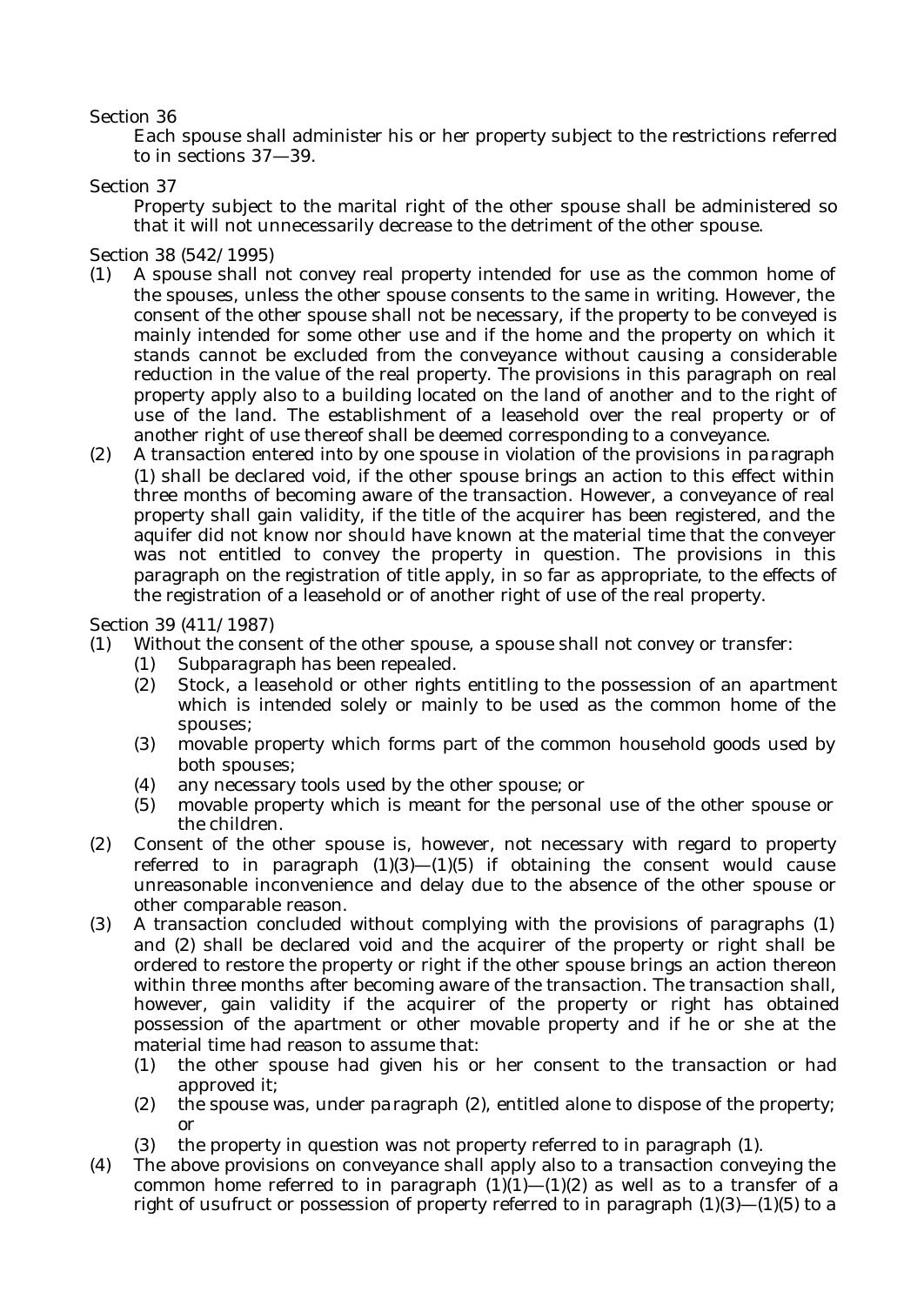third party. The right of a spouse to give notice on a residential lease shall be governed by the provisions of the Act on Residential Leases.

Section 40 (411/1987)

A court may, upon petition, grant permission to a conveyance referred to in sections 38 and 39 or to another transaction if the other spouse has refused to consent or if, for some other reason, it has not been possible to obtain the said consent.

Section 40a (139/1964)

- (1) If a spouse, without due regard to the marital right of the other spouse, by donating property other than that referred to in section 38, has caused his or her property essentially to decrease and if, in the distribution of matrimonial property referred to in section 85, the other spouse cannot get full compensation therefor, and if the donee knew or should have known that the gift violated the right of the other spouse, the gift or its value shall be restored in so far as necessary to satisfy the right of the other spouse. The value of the gift shall be determined as of the date when it was fulfilled unless the circumstances require otherwise.
- (2) The action for restitution shall be brought within one year of the distribution of matrimonial property; however, no later than within ten years from the fulfilment of the gift.
- (3) If an obligation given in the form of a promise of a gift has not been fulfilled at the time of the distribution of matrimonial property, it shall not be fulfilled in so far as it violates the rights of the other spouse.

## Chapter 3 — **Marriage settlements and gifts between spouses**

Section 41

- (1) In a marriage settlement concluded before or during the marriage, the engaged persons or spouses may exclude from the marital right any property owned or later acquired by a spouse. Likewise they may agree to restore the marital right of a spouse to property previously excluded from the said right by way of a prior marriage settlement.
- (2) Agreements between engaged persons or spouses may not effect other than the above exceptions to the provisions on the property relations between the spouses.

Section 42 (448/1999)

A marriage settlement shall be concluded in writing. If a spouse or engaged person is not competent to self conclude a marriage settlement owing to legal incapacity or a restriction of legal capacity, he or she shall obtain his or her guardian's written consent to the agreement.

Section 43 (308/1986)

- (1) A marriage settlement shall be submitted to the District Court of either spouse's place of residence. If neither spouse resides in Finland, the marriage settlement shall be submitted to the District Court of Helsinki.
- (2) The District Court shall register the marriage settlement. If the parties to the marriage settlement have notified a gift of movable property connected thereto, the Court shall further proceed in accordance with the separate provisions on the registration and publication of gifts in section 6 of the Act on Promises of a Gift. (391/1994)

Section 44 (308/1986)

- (1) For a marriage settlement to take effect it has to be submitted to the Court and properly registered. The agreement shall take effect even if it the registration has been performed by a Court other than that referred to in section 43(1).
- (2) *Paragraph has been repealed.*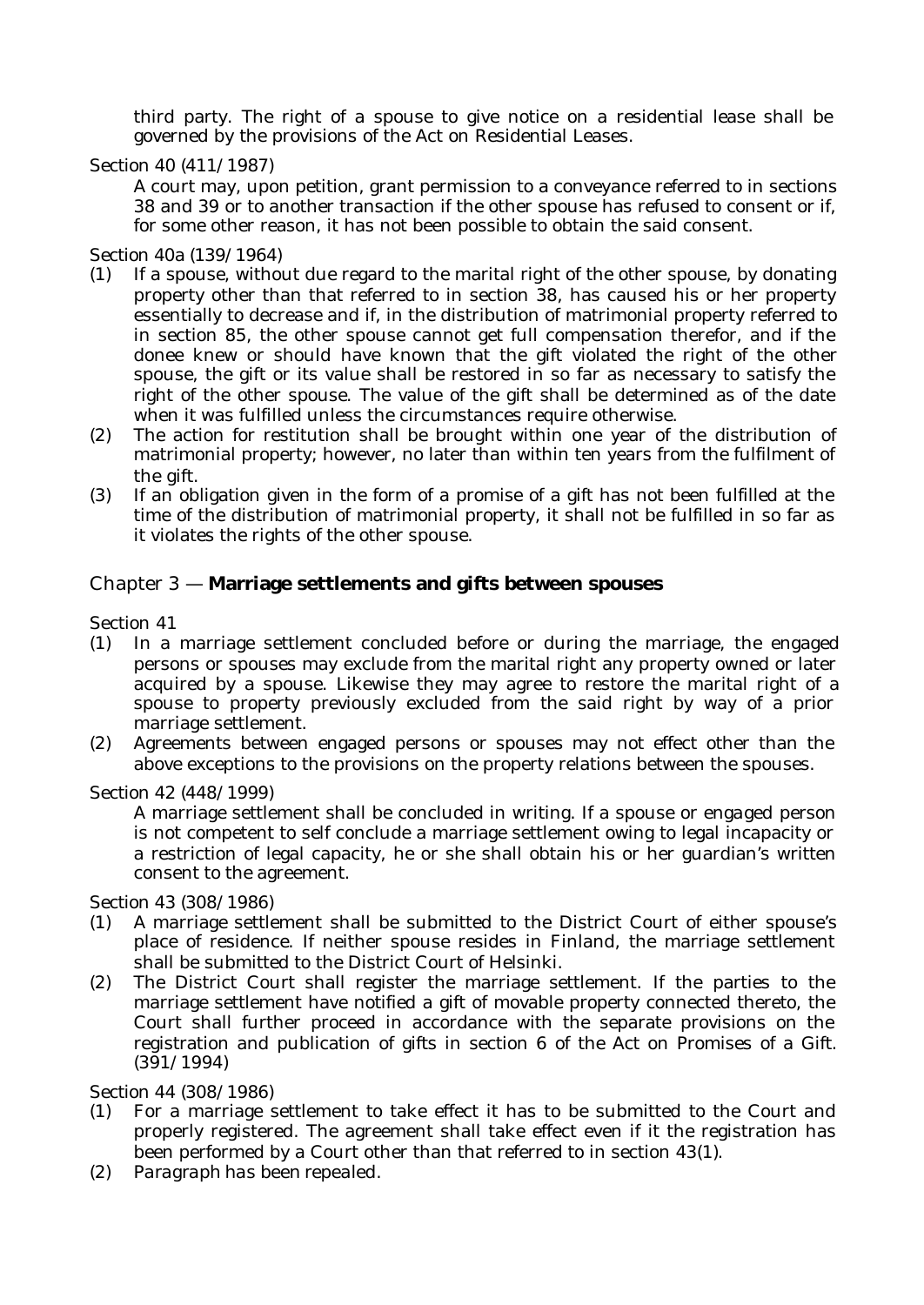(3) A marriage settlement shall not take effect if it has been submitted to the Court after the marriage has dissolved or at a time when proceedings relating to the divorce of the spouses are already pending. (765/1991)

Section 45 (765/1991)

- (1) If a spouse donates movable property to the other spouse, the gift shall be notified to a Court in accordance with the provisions in section 6 of the Act on Promises of a Gift, for the donee to be protected against recovery claims from the creditors of the donor in the event of bankruptcy or enforcement of debts.
- (2) However, a gift connected to a marriage settlement need not be separately notified, if the agreement has been submitted to the Court in accordance with the provisions in section 43 and if the parties have notified the gift, the donated property and the time of donation in the marriage settlement. (391/1994)
- (3) The provisions of the Act on the Recovery of Assets to a Bankruptcy Estate (758/1991) and in the Enforcement Act apply to the recovery of gifts between spouses.

## Chapter 4 — **Maintenance** (411/1987)

Section 46 (411/1987)

- (1) Each spouse shall participate in the common household of the family and the maintenance of the spouses to the best of his or her abilities. The maintenance of the spouses means the fulfilment of the common needs of the spouses as well as the personal needs of each spouse.
- (2) The amount of maintenance payable to a spouse and the manner of its payment may be confirmed by agreement or by court order.
- (3) The right of a child to receive maintenance from his or her parents shall be governed by the Act on Child Maintenance (704/1975).

Section 47 (411/1987)

If a spouse neglects his or her maintenance obligation or if the spouses are separated, the court may order a spouse to pay maintenance to the other spouse in accordance with the principles laid down in section 46.

Section 48 (411/1987)

- (1) When the spouses are granted a divorce and a spouse is deemed to be in need of maintenance, the court may order the other spouse to pay him or her maintenance deemed reasonable with a view to his or her ability and other circumstances.
- (2) Maintenance may be ordered to be paid until further notice or until the end of a period determined in the order. The maintenance may, however, be ordered to be paid as a lump sum if necessary with a view to the financial and other circumstances of the spouse ordered to pay it.
- (3) The obligation to pay maintenance in periodic instalments shall lapse if the spouse to whom the maintenance is granted remarries.

Section 49 (411/1987)

- (1) Maintenance under sections 47 and 48 may be ordered to be paid retroactively for a period not exceeding the year prior to the bringing of the action.
- (2) A court order regarding maintenance is enforceable even if it is not yet final, unless otherwise stated in the order.

Section 50 (411/1987)

(1) The spouses may conclude an agreement on the maintenance payable to a spouse under section 47 or section 48. The agreement shall be concluded in writing and it shall be presented for confirmation to the Municipal Board of Social Welfare in the municipality in which the spouses reside or one of them resides.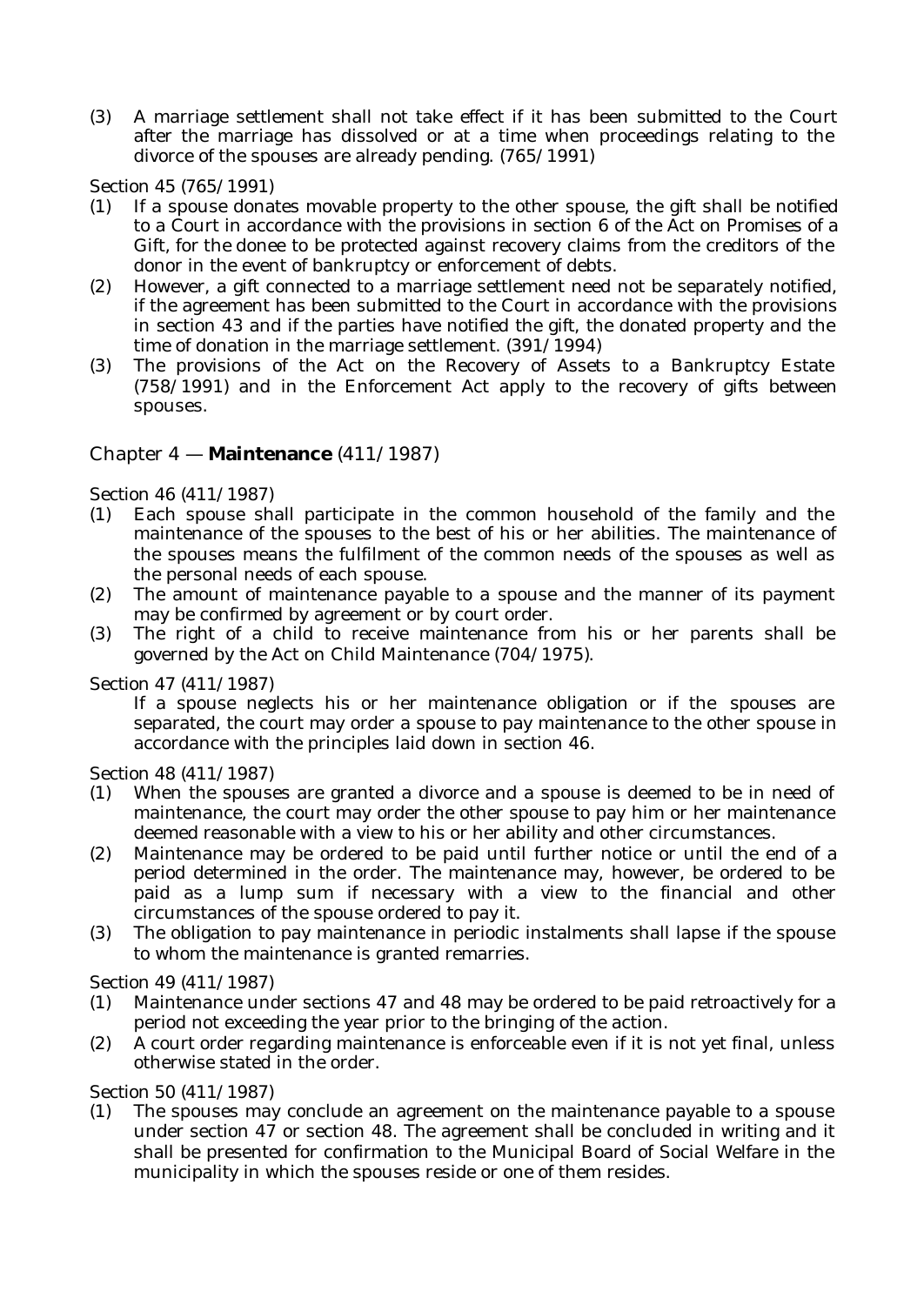- (2) Before confirming the agreement, the Municipal Board of Social Welfare shall consider whether the agreement is to be deemed reasonable with a view to the spouse's need for maintenance, the ability of the other spouse to pay maintenance and other relevant circumstances.
- (3) An agreement confirmed by the Municipal Board of Social Welfare shall be enforceable like a final court order.

Section 51 (411/1987)

- (1) A court order on maintenance or a maintenance agreement concluded by the spouses can be changed if necessary due to changed circumstances. However, an order or agreement specifying a lump sum maintenance payment cannot be changed after the maintenance has been paid.
- (2) When changing the amount of a maintenance, the circumstances prevailing during the six months that precede the bringing of the action may also be taken into consideration.
- (3) A maintenance agreement concluded by the spouses may be changed if it is to be deemed unreasonable.
- (4) If a court order issued on the maintenance of a spouse or a maintenance agreement is changed or the order is quashed or the agreement is declared void, the court shall consider whether the spouse is to regain all or part of what he or she has paid.

#### Chapter 5 — **Debts of the spouses**

Section 52

- (1) Each spouse shall alone be liable for a debt he or she has incurred before or during the marriage.
- (2) Both spouses shall, however, be jointly and severally liable for a debt incurred by a spouse for the maintenance of the family.
- (3) The provisions of paragraph (2) shall not apply to a monetary loan taken out by a spouse nor if the creditor knew that the spouses were separated due to a breakdown of their relationship.

Section 53

The spouses shall be jointly and severally liable for a debt incurred by both spouses together during the marriage unless otherwise agreed.

Section 54

If a creditor wants to demand payment from a spouse for a debt referred to in section 52(2) and incurred by the other spouse, he or she shall bring an action within two years from the due date or, if the debt is payable upon demand, from the date it was incurred; if this time limit has expired, no action can be brought.

#### *Section 55 has been repealed.*

Section 56

- (1) If a spouse misuses his or her right to incur debts for which also the other spouse shall be liable, a Court may declare the said right forfeit. The order may be cancelled by the Court if the spouses agree thereon or if changed circumstances give rise thereto.
- (2) The court order shall be published forthwith in accordance with the provisions on the publication of court orders by which a person has been placed under guardianship. If the order is cancelled, this shall be similarly published.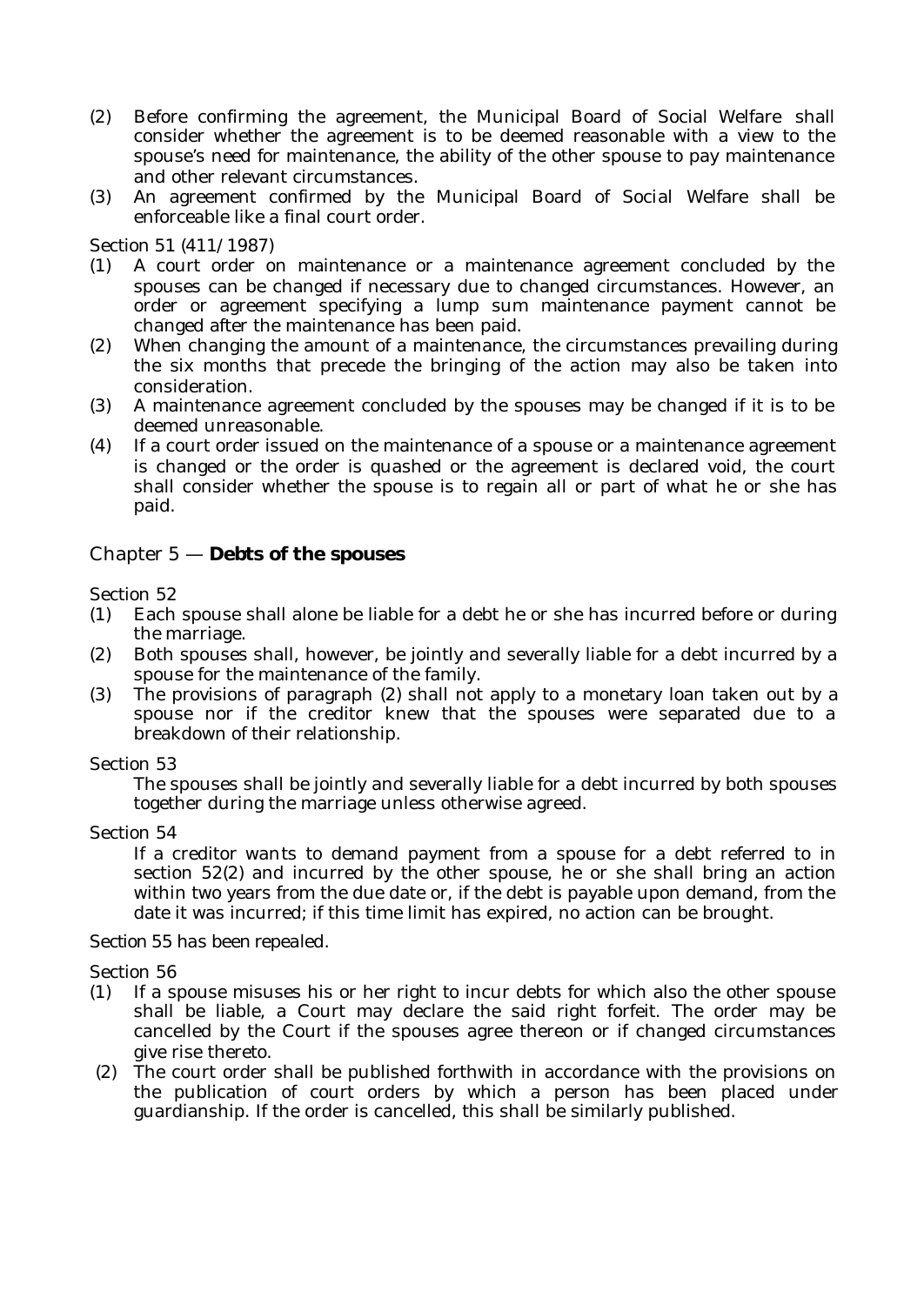## Chapter 6 — **Miscellaneous provisions**

#### *Section 57 has been repealed.*

#### Section 58

If a spouse, without the consent of the other spouse, conveys or pledges joint property or property belonging to the other spouse, the other spouse shall have the right to redeem it. If the third party was not in good faith or if no consideration was paid, the other spouse shall regain the property without redemption.

#### Section 59

If a spouse has, through a criminal act, caused the death of the other spouse or been party to such an offence, he or she shall receive no part of the other spouse's property under the marital right. If the crime was petty, the court shall, however, deem whether it is to have the said consequence.

#### Section 60

A spouse shall have the right to demand that the other spouse co-operate in drawing up a list of the movable property belonging to each spouse and that, if a spouse does not have a marital right to certain property, this be recorded in the list. If the said demand is not complied with, a trustee shall, upon the request of the spouse, be appointed to represent the other spouse. The spouse shall have the right to have a notary public or a sheriff certify the date on which the list was presented to him or her. In case of a dispute over the property, the court shall decide the probative value of the list.

#### *Sections 61 and 62 have been repealed.*

Section 63

- (1) If a spouse permits the other spouse to administer his or her property, the latter spouse shall have the right to use the proceeds of the property for the maintenance of the family without a need to account therefor, unless otherwise agreed or unless it is otherwise to be presumed. The spouse shall, however, give to the other spouse what has not been spent on the maintenance of the family.
- (2) A spouse may at any time withdraw the permission referred to in paragraph (1) even if the contrary has been agreed.

Section 64

- (1) If a spouse assists the other spouse in the latter's business and wants to receive compensation therefor, he or she shall prove that compensation was agreed upon or meant to be paid, or that its payment, with a view to the nature of the work and the other circumstances, is to be deemed reasonable.
- (2) If no compensation was agreed upon, action therefor shall be brought within a year from the end of the calendar year during which the work was performed. Compensation paid thereafter shall be deemed a gift.

#### Section 65

Necessary articles acquired by a spouse for his or her personal use with funds given by the other spouse under the maintenance obligation shall be the property of the first-mentioned spouse.

Section 66

A gift deed, a written consent, a marriage settlement and a list, as referred to in section 35(2), 38, 42 and 60, shall be dated, properly signed and witnessed by two disinterested persons in order to be valid.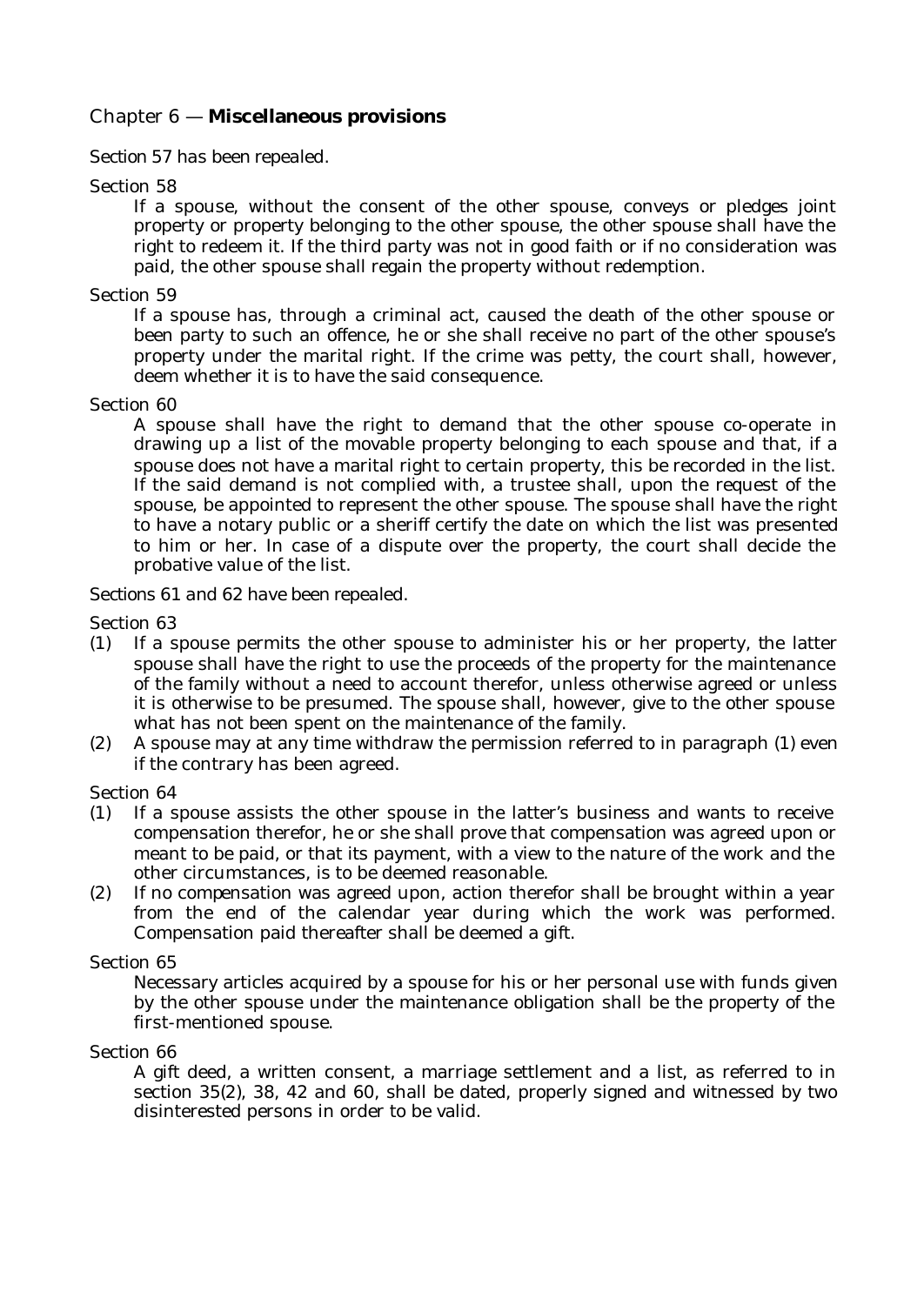# Part IV — **DISTRIBUTION OF MATRIMONIAL PROPERTY**

# Chapter 1 — **General provisions**

Section 85 (411/1987)

- (1) When proceedings relating to divorce are pending or when the marriage has been dissolved, a distribution of matrimonial property shall be carried out if a spouse or an heir of the deceased spouse so demands.
- (2) If neither spouse has a marital right to the property of the other spouse, a separation of the property of the spouses shall be carried out instead of the distribution.
- (3) If the spouses have joint property, the said property shall be divided upon request when the matrimonial property is being distributed or the property of the spouses separated.

Section 86

- (1) Until the matrimonial property is distributed, the surviving spouse shall participate in the administration of the estate of the deceased spouse in accordance with the provisions of the Code of Inheritance (42/1965).
- (2) During the period referred to above, the surviving spouse shall have the right to alone administer his or her property. However, if the surviving spouse wishes to make a conveyance or enter into another transaction for which the consent of the other spouse would be required under section 38 or 39, he or she shall obtain a court permission or a written consent from the heirs, as provided in section 66, in order to do so. In the distribution of matrimonial property, the surviving spouse shall account for the administration of the property, and for the proceeds accruing therefrom, as from the death of the other spouse. (1152/1995)
- (3) If the marriage has been dissolved by a court order, a spouse shall, until the matrimonial property has been distributed, have the right to administer the property he or she had at the time of the dissolution as if the marriage still continued. The provisions in paragraph (2) on the account to be given at the distribution shall likewise apply. (411/1987)
- (4) *Paragraph has been repealed.*

Section 87

The distribution of matrimonial property shall not be carried out until all the known debts of the deceased spouse have been paid, or until assets needed for their payment have been set aside, unless the surviving spouse and the heirs of the deceased spouse unanimously agree thereon or unless the property of the deceased spouse has been surrendered into bankruptcy.

Section 88

- (1) If the spouses have joint debts, a spouse or the heirs of the deceased spouse have the right, at the distribution of matrimonial property, to demand that the share of the deceased spouse be paid or a security for its payment be given before the distribution.
- (2) The spouses shall be deemed liable for a joint debt incurred for the maintenance of the family in proportion to their liabilities to provide funds towards the maintenance of the family.

Section 89

If, in the separation of the property of the spouses, the circumstances do not indicate and it cannot be proved which spouse a movable object belongs to or that it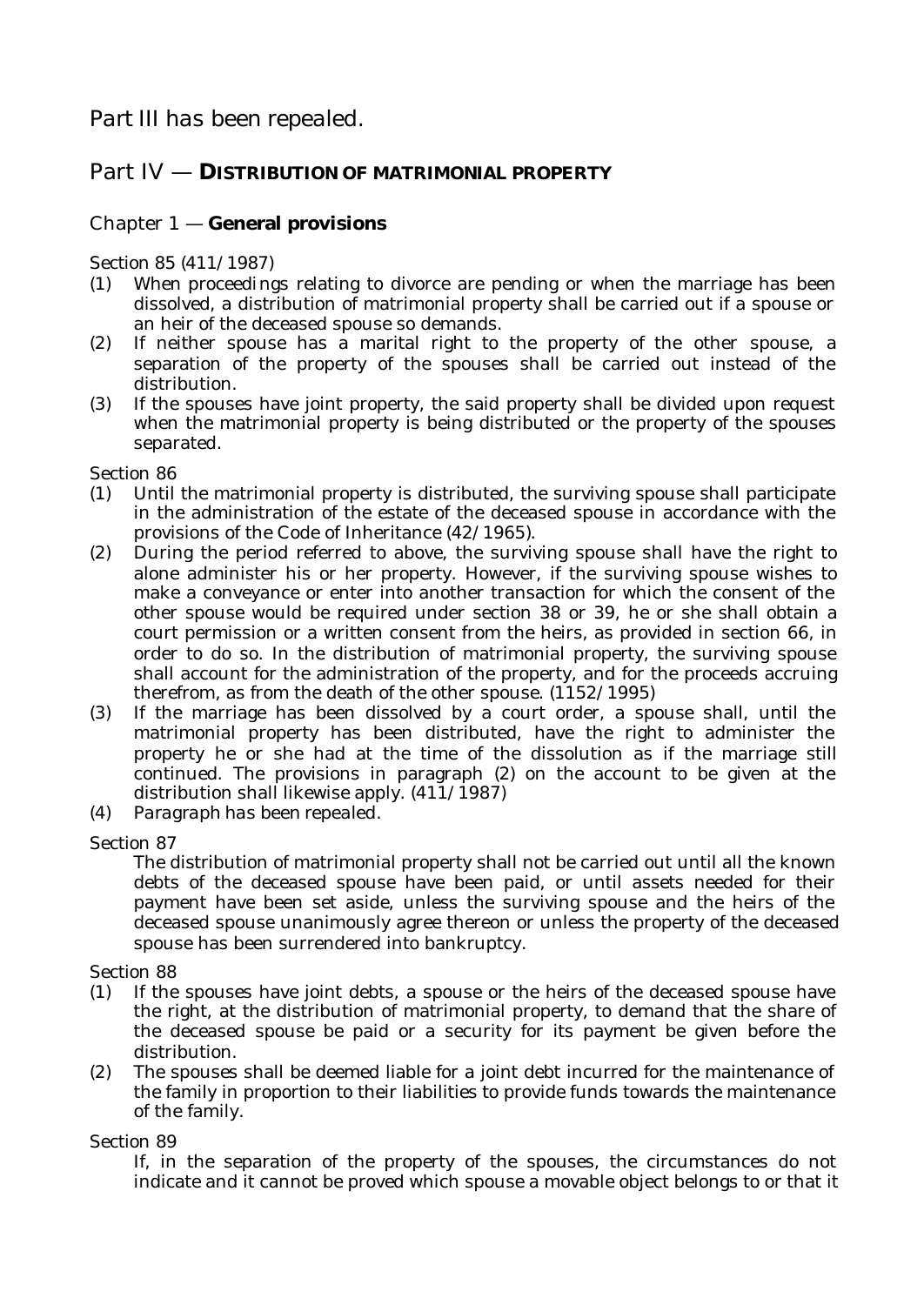is joint property, the spouses shall be deemed to have acquired it jointly and with equal rights.

#### Section 90 (411/1987)

In the distribution of matrimonial property, the following shall be deemed property to which the other spouse has no marital right:

- (1) property that a spouse has earned or inherited or received as a gift or under a will after the marriage was dissolved through the death of the other spouse; and
- (2) property that a spouse has earned or inherited or received as a gift or under a will after court proceedings for the appointment of an estate distributor or for divorce have been instituted; property shall, however, be deemed subject to the marital right of the other spouse if the proceedings for the appointment of an estate distributor have lapsed or the divorce proceedings have lapsed for another reason than the death of the other spouse during their pendency.

#### Section 91

Before the distribution of matrimonial property, a spouse has the right first to take clothes and other articles belonging to him or her and meant for his or her personal use only; however, not more than can be deemed reasonable with a view to the circumstances of the spouses.

#### Section 92

If a spouse has used his or her other property to increase property subject to the marital right of the other spouse, the spouse or his or her heirs shall receive compensation from the property subject to the marital right.

#### Section 93 (411/1987)

If a debt referred to in section 99(2) or (3) has been deducted from the net property of a spouse in determining its value under the said section, the other spouse or his or her heirs shall receive compensation from net property subject to the marital right of one of the spouses.

#### Section 94

If a spouse, by mismanaging his or her financial affairs or by misusing his or her right to administer property subject to the marital right of the other spouse or through other action inappropriate to his or her circumstances, has caused the said property essentially to decrease, the other spouse or his or her heirs shall receive compensation corresponding to the said decrease in net property in accordance with section 93. Half of the compensation that cannot otherwise be paid may be taken also from property of the spouse not subject to the marital right, provided that the said property is not needed to cover a debt.

#### Section 94a (42/1965)

- (1) When an advancement given from property subject to the marital right of either spouse has to be deducted from the inheritance of the recipient after the death of either spouse, the value of the advancement or, if all of it cannot be deducted, the amount that can be deducted, shall, in the distribution of matrimonial property, be deducted from the share devolving on the heirs of the deceased spouse or on the beneficiaries under a will.
- (2) When, under paragraph (1), the advancement is to be deducted in the distribution of matrimonial property, the amount to be deducted shall, before the distribution, be added to the net property of the spouse who had given the advancement. If the said spouse left also other property, this property shall also be taken into account when deducting the advancement.

#### Section 95 (411/1987)

Compensation shall be given, in accordance with section 94, also if a spouse has used property subject to the marital right of the other spouse in order to acquire or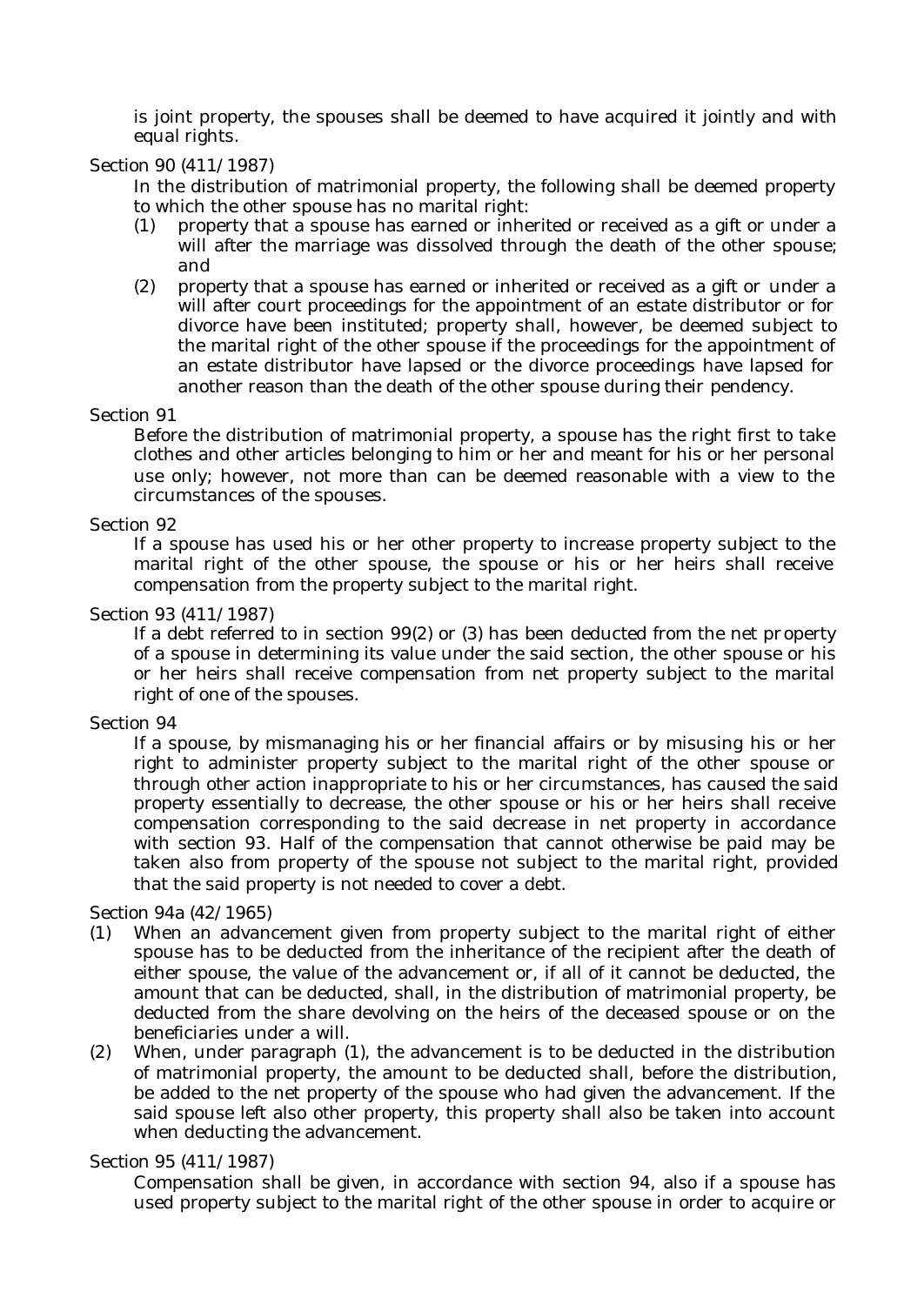to improve property not subject to the said right or in order to pay off a debt referred to in section 99(2) and (3).

#### Section 96

A spouse or the heirs of the deceased spouse shall not have the right later to claim compensation which cannot be paid at the distribution of matrimonial property.

#### *Section 97 has been repealed.*

## Chapter 2 — **Procedure in the distribution of matrimonial property**

#### Section 98

A distribution of matrimonial property shall be carried out according to the provisions on the distribution of a decedent's estate and according to the further provisions in this chapter.

Section 99 (681/1948)

- (1) After the property of the spouses has been separated and any compensation payable under section 92 to a spouse has been taken into consideration, the net property of each spouse to which the other spouse has a marital right shall be determined separately by deducting from the value of the property any private debts of the said spouse incurred prior to the dates referred to in section 90(1) and (2) as well as the said spouse's share of debts for which the spouses are jointly and severally liable. (411/1987)
- (2) If property not subject to the marital right of the other spouse was pledged as security, in the form of a mortgage or otherwise, for a debt when the marriage was concluded or when the said property was excluded from the marital right by way of a marriage settlement, a gift deed or will, the said debt shall be deducted from the value referred to in paragraph (1) only to the amount that it cannot be paid from the said property or from property acquired in lieu thereof. The same shall apply to a debt incurred by a spouse in order to acquire or to improve property not subject to the marital right of the other spouse.
- (3) If a debt is due to the careless administration by a spouse of his or her financial affairs or through other action inappropriate in his or her circumstances, the said debt shall be deducted from the value referred to in paragraph (1) only to the amount that it cannot be paid from property not subject to the marital right of the other spouse.
- (4) *Paragraph has been repealed.*

#### Section 100 (411/1987)

After the provisions of section 99 have been complied with and after the setting aside referred to in section 91 has, at the demand of a spouse, taken place, each spouse shall, in addition to any compensation payable to him or her under section 93, 94 or 95, receive half of the net value of any property subject to the marital right of either spouse, unless otherwise provided in section 59 or 103(2) or unless a spouse is to receive more under section 101 or 102.

#### Section 101

If a demand to pay a joint debt or to give a security for it has been made in accordance with section 88(1) and the said demand is not complied with, a spouse or the heirs of a spouse shall, if he or she assumes or they assume liability for the whole debt and give a security for it, receive property worth the other spouse's share of the said debt out of property that would otherwise have devolved on the other spouse or his or her heirs in addition to property not needed to pay the said debt or out of other net property devolving on the said parties.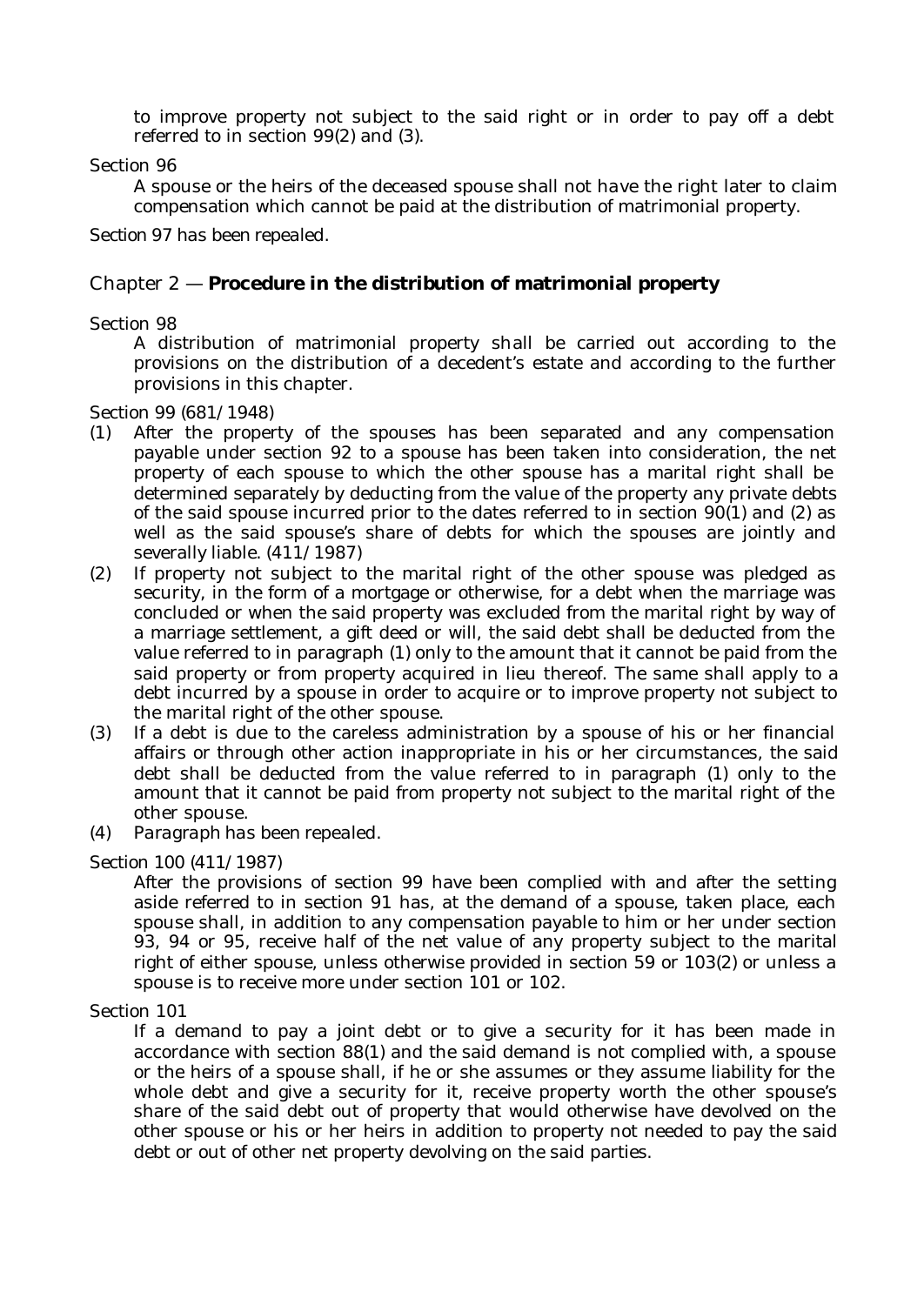#### Section 102 (411/1987)

Maintenance payable by a spouse to the other spouse which has fallen due shall be paid at the distribution of matrimonial property, provided that the spouse under the obligation to pay the maintenance receives assets in the distribution or otherwise has assets not needed to cover a debt.

Section 103 (42/1965)

- (1) At the distribution of matrimonial property carried out by the surviving spouse and the other spouse's heirs or by the spouses, the party that has to hand over property may decide what to hand over. Instead of property which the party wants to retain, the party in question may hand over money to the value determined for the property at the distribution.
- (2) However, if the property of a spouse or the deceased spouse has been surrendered into bankruptcy, the other spouse or the heirs need not hand over property in the distribution of matrimonial property. In a distribution carried out owing to the death of a spouse, the surviving spouse need not hand over his or her property to the heirs of the deceased spouse. (765/1991)
- (3) If a spouse is to receive property from the other party, he or she may, irrespective of the provisions of paragraph (1), receive tools and other movables which he or she needs in order to carry on his or her business if this can take place without causing essential harm to the other spouse. (705/1975)

Section 103a (681/1948)

- (1) When the distribution of matrimonial property is carried out after the death of a spouse and the value of the property to be distributed is small, the surviving spouse may take from property not excluded from the marital right the necessary household goods and tools and other movables he or she needs in order to carry on his or her business even if the heirs of the other spouse do not therefore receive the property which they otherwise would be entitled to in the distribution.
- (2) *Paragraph has been repealed.*

Section 103b (411/1987)

- (1) The distribution of matrimonial property may be adjusted if the distribution would otherwise lead to an unreasonable result or to the other spouse receiving unjust financial benefit. When considering whether to adjust the distribution, special attention shall be paid to the duration of the marriage, the activities of the spouses for their common household and for the accumulation and preservation of the property, as well as to other comparable facts regarding the finances of the spouses.
- (2) When adjusting the distribution of matrimonial property it may be ordered:
	- (1) that a spouse is not, under the marital right, to receive any property of the other spouse or that the said right shall be restricted;
	- (2) that certain property which the spouse has earned or received while the spouses were living separated or which the spouse had when the marriage was concluded or which the spouse has received during the marriage as an inheritance or a gift or under a will shall totally or partly be excluded from the marital right of the other spouse;
	- (3) that all or part of property which has been excluded from the marital right of the other spouse by way of a marriage settlement, shall, in the distribution, be considered as property subject to the marital right of the other spouse.
- (3) A demand for the adjustment of the distribution of matrimonial property may be made either at the distribution or thereafter. When made after the distribution, the provisions on contesting a distribution and declaring it invalid shall apply.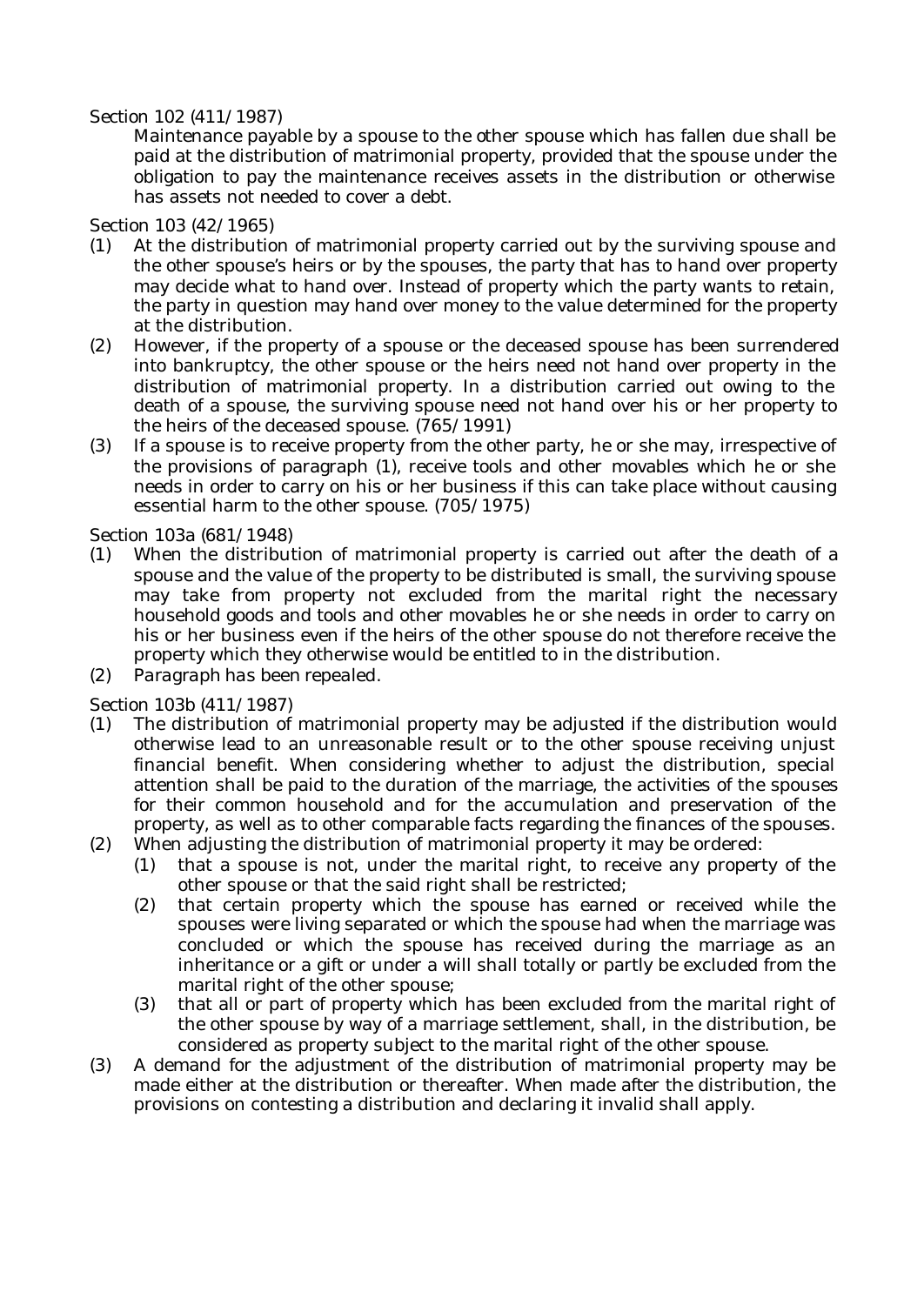## Chapter 3 — **Miscellaneous provisions**

#### Section 104 (765/1991)

If, in the distribution of matrimonial property, a spouse has handed over property to the other spouse or the heirs of the other spouse to an amount considerably exceeding what he or she should have handed over, the distribution may be reversed into a bankruptcy estate in accordance with the provisions in the Act on the Recovery of Assets into a Bankruptcy Estate.

#### Section 105

When the distribution of matrimonial property has been carried out, a spouse or the heirs of the deceased spouse shall submit the distribution instrument to a Court; and the date of its submission shall forthwith be published in the Official Gazette.

#### Section 106

Should a spouse or the heirs of the deceased spouse want to contest the distribution of matrimonial property, the provisions on contesting the distribution of a decedent's estate shall apply.

#### Section 107 (411/1987)

If neither spouse has a marital right to the property of the other spouse, the provisions of sections 89, 98, 101, 102, 103b, 104, 105 and 106 apply, in so far as appropriate, to the separation of their property.

#### Section 107a (411/1987)

After the distribution of matrimonial property, neither spouse shall have a marital right to the property of the other spouse, unless the spouses otherwise state in a marriage settlement concluded after the distribution.

# Part V — **RULES OF PRIVATE INTERNATIONAL LAW** (1226/2001)

## Chapter 1 — **Conclusion of marriage** (1226/2001)

#### *Right to marry*

Section 108 (1226/2001)

- (1) The right of a woman and a man to marry before a Finnish authority shall be determined in accordance with the law of Finland.
- (2) If neither the woman nor the man is a Finnish citizen and if neither is habitually resident in Finland, they have the right to marry before a Finnish authority only if the marriage is permissible under the law of Finland and if each of them has the right to marry in accordance with the law of the state whose citizen he or she is or where he or she is habitually resident, or in accordance with the law applicable in one of these states on the examination of impediments to marriage. An engaged person shall present a credible account of his or her right to marry under the law of a foreign state.
- (3) If no information can be obtained on the legislation of a state that, under paragraph (2), would govern the right of an engaged person to marry, owing to a state of war or other comparable unstable conditions prevailing in that state, the right of the engaged person to marry may be examined under the law of Finland notwithstanding the provisions in paragraph (2), if the engaged person so requests and if marriage in Finland can be deemed justifiable in view of the links that the engaged persons have to Finland.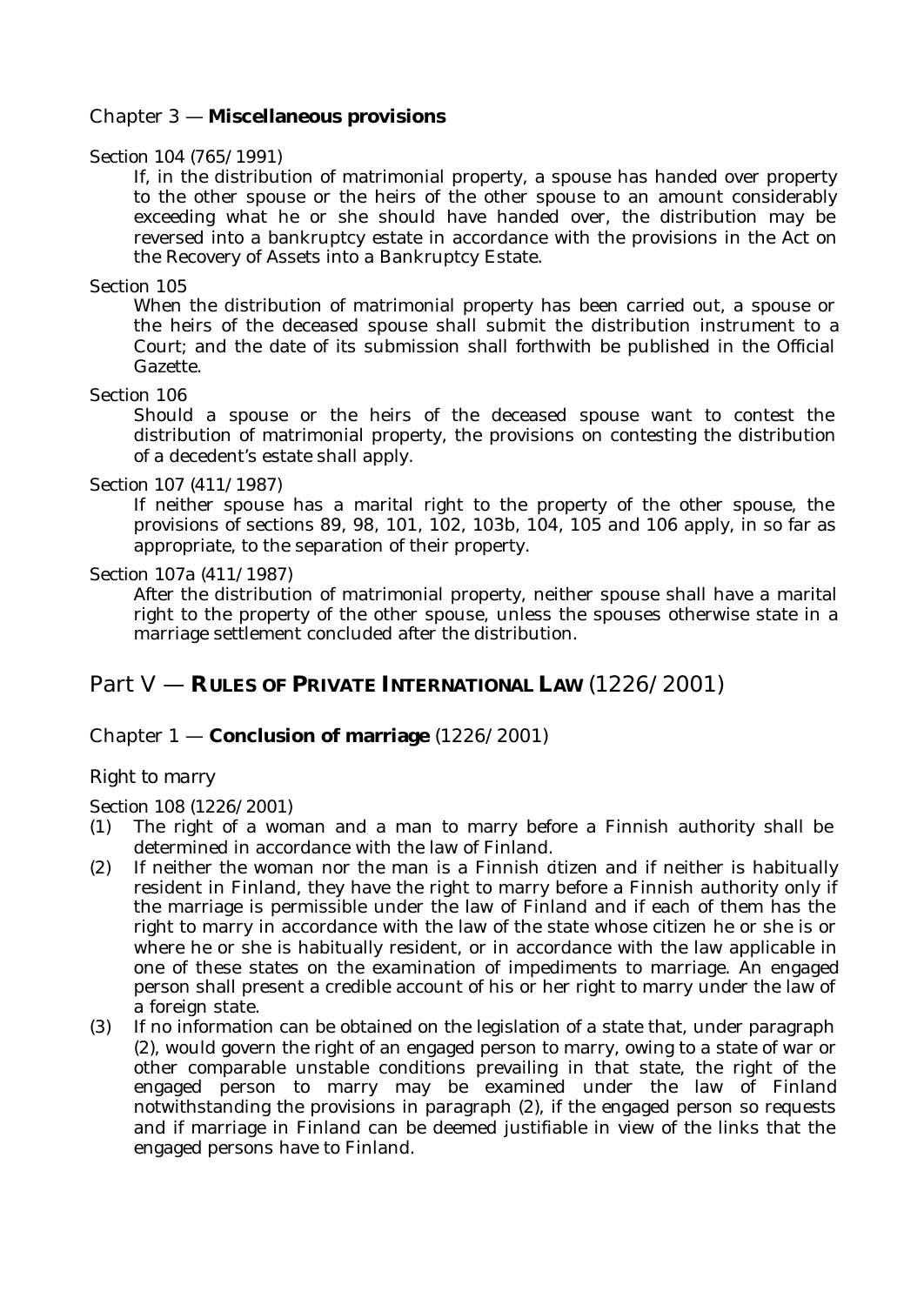#### Section 109 (1226/2001)

A Finnish authority may grant a dispensation to marry regardless of an impediment to marriage, as referred to in sections 4, 8 and 9, if at least one of the engaged persons is a Finnish citizen or habitually resident in Finland.

#### Section 110 (1226/2001)

- (1) If a marriage is to be concluded before a Finnish authority in a foreign state, and the examination of impediments to marriage has not been carried out in Finland, the authority performing the ceremony shall examine that there are no statutory impediments to marriage.
- (2) If the marriage referred to in paragraph (1) is to be concluded in a foreign state whose law requires that its impediments to marriage or some of them are to be taken into account or that its provisions on banns are to be taken into account when the authority of another state is performing a marriage ceremony there, the provisions of that foreign state shall apply as well.

## Section 111 (1226/2001)

- (1) If a Finnish citizen or a foreign citizen habitually resident in Finland wishes to conclude marriage before an authority of a foreign state abroad or in Finland, he or she shall have the right, upon request, to receive a certificate from an examiner of impediments to marriage to the effect that he or she has the right to conclude the said marriage under the law of Finland.
- (2) However, such a certificate shall not be issued, if the information needed for the examination of impediments to marriage is not available in the Population Information System and if the person requesting the certificate does not present any other credible account of the same.
- *Right of diplomatic representatives and certain clergy to perform marriage ceremonies*

## Section 112 (1226/2001)

- (1) The Ministry for Foreign Affairs may grant a public official serving in a Finnish diplomatic mission abroad the right to perform marriage ceremonies where at least one of the engaged persons is a Finnish citizen.
- (2) The Ministry of Education may, upon request and after having obtained an opinion from the Ministry for Foreign Affairs, grant a person who is competent to perform a marriage ceremony in a Finnish religious community the right to perform marriage ceremonies in a foreign state, where at least one of the engaged persons is a Finnish citizen. The right may be connected to a given office, position or commission, or granted to the person in question in his or her own right.
- (3) The Ministry for Foreign Affairs and the Ministry of Education may set restrictions or conditions to the right to perform marriage ceremonies, as is necessary on the basis of the legislation of the foreign state in question or the circumstances affecting the need for a right to perform marriage ceremonies.

#### Section 113 (1226/2001)

- (1) The Ministry of Foreign Affairs may, upon request, grant a diplomatic or consular representative of a foreign state in Finland a license to perform marriage ceremonies in Finland in accordance with the formal requirements of that state, where the engaged persons are foreigners and at least one of them is a citizen of the state which the performing official represents.
- (2) The Ministry of Education may, upon request and after having obtained an opinion from the Ministry for Foreign Affairs, grant a member of the clergy of a foreign religious community operating in Finland a license to perform marriage ceremonies in accordance with the formal requirements of the foreign state in question, where at least one of the persons to be married is a citizen of that state. The license to perform marriage ceremonies may be connected to a given office, position or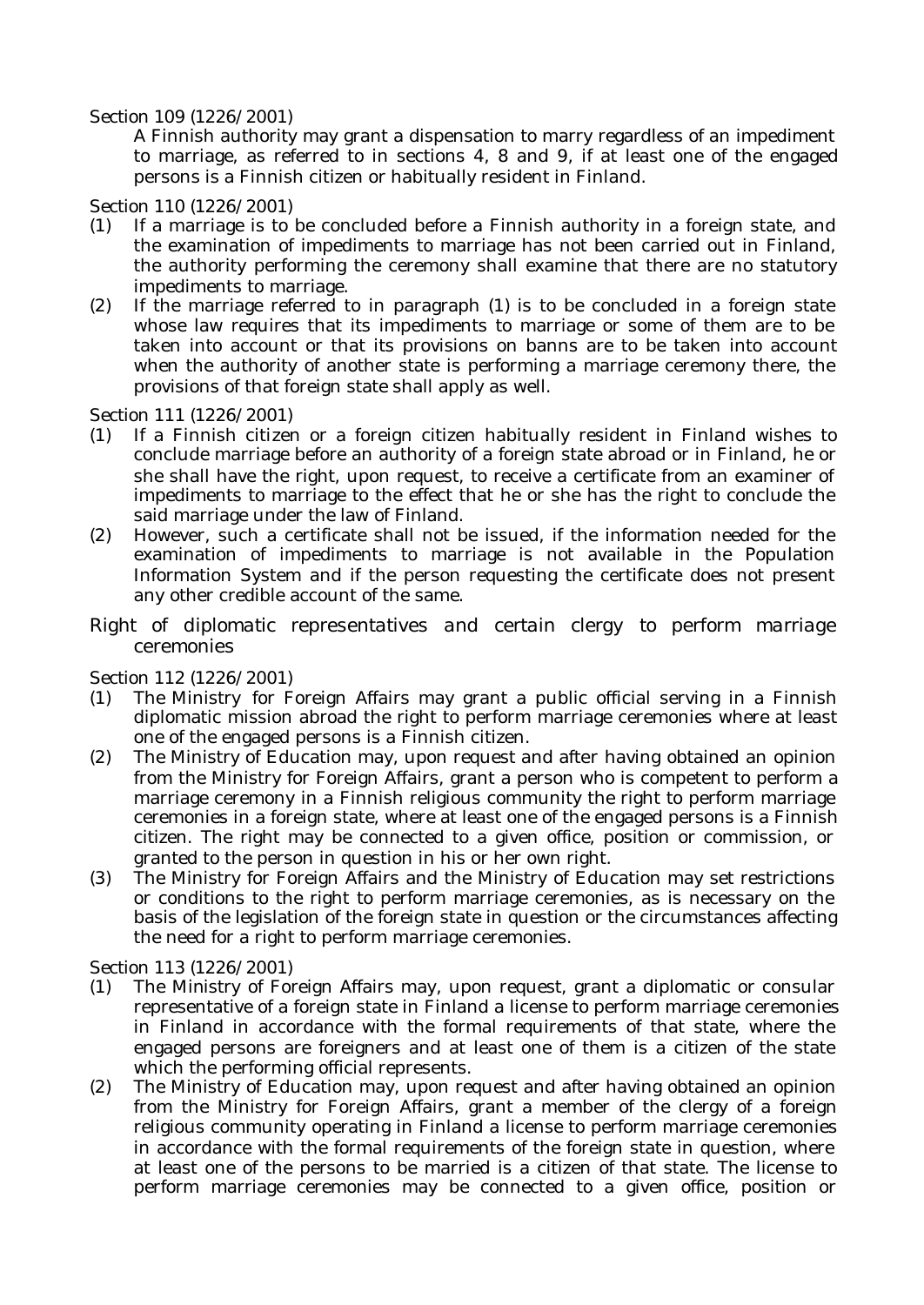commission of the clergy, or granted to the said member of the clergy in his or her own right.

(3) A marriage ceremony referred to in paragraphs (1) and (2) shall not be performed, if the performing authority is aware of a circumstance constituting an impediment to marriage under section 6 or 7.

## *Celebration of marriage*

Section 114 (1226/2001)

A marriage ceremony before a Finnish authority in Finland or in a foreign state shall be performed in accordance with the formal requirements in the law of Finland.

## Chapter 2 — **Recognition of a foreign marriage** (1226/2001)

*Prerequisites for recognition*

Section 115 (1226/2001)

- (1) A marriage concluded by a woman and a man in a foreign state before an authority of that state shall be valid in Finland, if it is valid in the state where it was concluded or in a state whose citizen either spouse was or where either spouse was habitually resident at the conclusion of the marriage.
- (2) A marriage performed in another foreign state or, under a license referred to in section 113, in Finland, by the diplomatic or consular representative of a foreign state, a member of the clergy of a religious community of a foreign state or another person entitled by a foreign state to perform marriage ceremonies in another state, shall be valid in Finland, if it is valid in the state which the performing authority represents or in state whose citizen either spouse was or where either spouse was habitually resident at the conclusion of the marriage.

Section 116 (1226/2001)

- (1) A marriage that has been concluded in a foreign state after the death of one engaged person or without one engaged person being present in person at the conclusion of the marriage, or that has been concluded merely by practice and without a ceremony or other formality, shall be valid in Finland only if:
	- (1) it is valid in a state referred to in section 115(1); and
	- (2) there is a special reason why the marriage should be deemed valid in Finland.
- (2) In the assessment of whether a marriage referred to in paragraph (1) is to be deemed valid, special attention shall be given to the links of the engaged persons to the state where the marriage was concluded and to the duration of the cohabitation of the spouses.

## *Jurisdiction of Finnish authorities as regards the validity of marriages*

Section 117 (1226/2001)

- (1) A matter pertaining to the validity of a marriage may be ruled admissible in Finland, if a matter pertaining to the divorce of the spouses would under section 119 be admissible in Finland.
- (2) If the resolution of a matter depends on the validity of a marriage, a Finnish authority may determine the validity in connection with the resolution of the said matter, even if the matter of validity would otherwise be inadmissible under paragraph (1).

Section 118 (1226/2001)

For especially weighty reasons, the President of the Republic may decide that a marriage concluded in a foreign state and not recognised under section 115 or 116 is nevertheless to be deemed valid. A petition to this effect may be filed by either of the married persons or, if one of them is dead, by that person's heirs.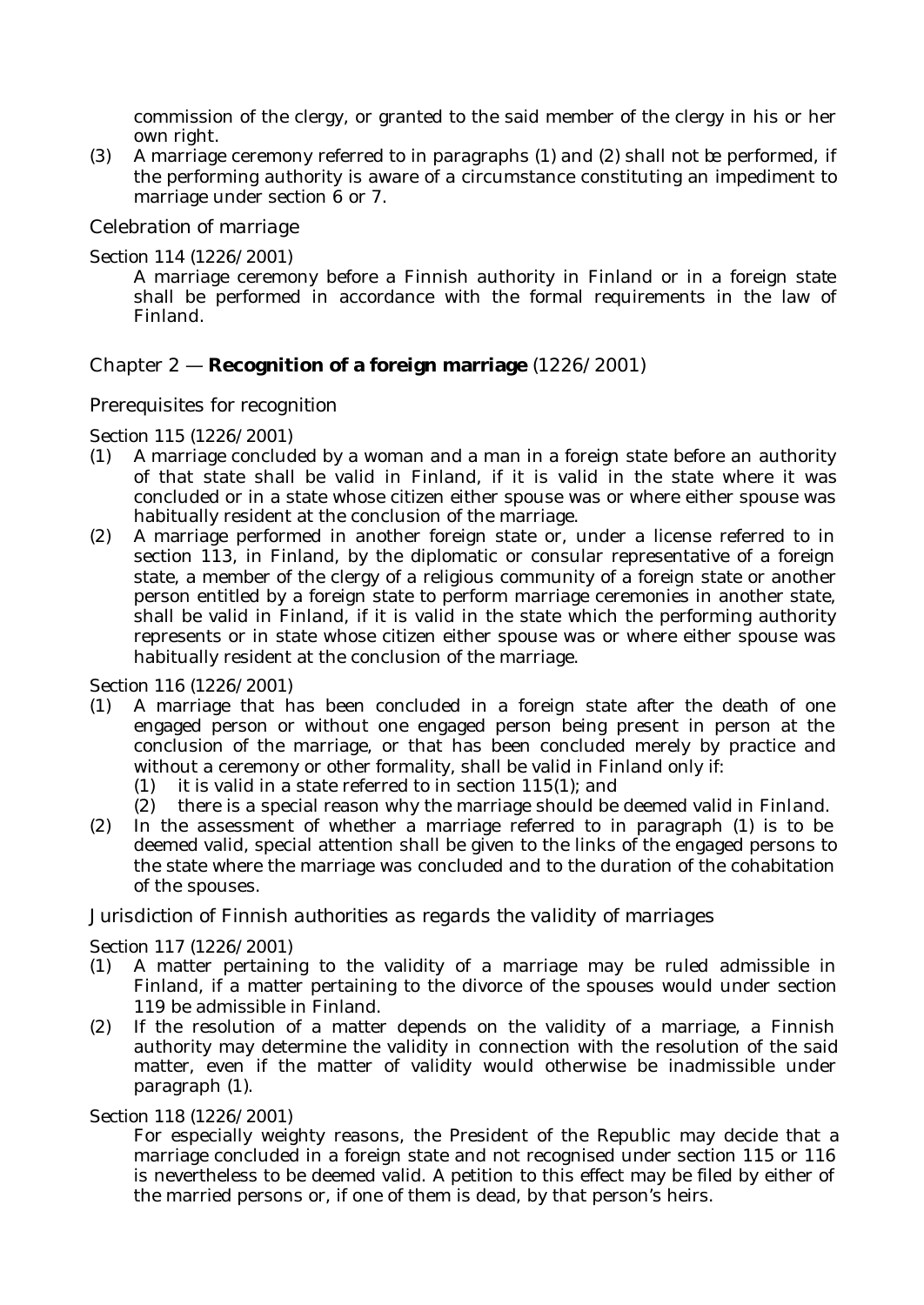# Chapter 3 — **Dissolution of marriage** (1226/2001)

## *Jurisdiction of Finnish courts*

## Section 119 (1226/2001)

- (1) A matter pertaining to divorce may be ruled admissible in Finland, if:
	- (1) either spouse is domiciled in Finland; or
		- (2) the petitioner has been domiciled in Finland or otherwise has a close link to Finland and he or she cannot institute divorce proceedings in the foreign state where either spouse is domiciled, or this would cause unreasonable inconvenience to the petitioner, and the admissibility of the matter in Finland is justified in view of the circumstances.
- (2) A public prosecutor in Finland may bring an action, as referred to in section 27(2), for the divorce of the spouses, if:
	- (1) the marriage ceremony has been performed by a Finnish authority; and
	- (2) either spouse is domiciled in Finland.
- (3) Moreover, a public prosecutor in Finland may bring an action for the divorce of the spouses if they have married while a prior marriage or registered partnership of either spouse has been in force and the prior marriage or registered partnership has not yet dissolved, provided that both spouses are domiciled in Finland.
- (4) A request for the end of cohabitation may be ruled admissible in Finland, if the spouses make their common home here.
- (5) The provisions in paragraphs  $(1)$ — $(3)$  apply only in so far as not otherwise provided in Council Regulation (EC) No 1347/2000 on jurisdiction and the recognition and enforcement of judgments in matrimonial matters and in matters of parental responsibility for children of both spouses or in an international agreement binding on Finland.

#### *Choice of law*

#### Section 120 (1226/2001)

The law of Finland applies to a matter pertaining to divorce or the end of cohabitation.

#### *Recognition of foreign judgments*

#### Section 121 (1226/2001)

- (1) Where a marriage has been cancelled or the spouses ordered to be separated or divorced by way of a judgment from a foreign state, the judgment shall be deemed valid in Finland without any specific validation:
	- (1) if, at the time of the judgment, both spouses were citizens of the state whose authority issued the judgment; or
	- (2) if the judgment pertains to spouses neither of whom was a Finnish citizen at the time of the judgment, and one or both of them are citizens of a state other than that whose authority issued the judgment, and the judgment is deemed valid in both spouses' home countries.
- (2) A judgment issued by the authority of a foreign state, as referred to in paragraph (1), shall be valid in Finland only if specifically validated, if it concerns:
	- (1) spouses at least one of whom was a Finnish citizen at the time of the judgment; or
	- (2) spouses referred to in subparagraph (1)(2), where the judgment does not meet the criteria laid down in that subparagraph.

#### Section 122 (1226/2001)

A judgment referred to in section 121(2) may be validated here, if either spouse, in view of his or her citizenship or domicile, has such a link to the foreign state in question that the authorities of that state can be deemed to have had adequate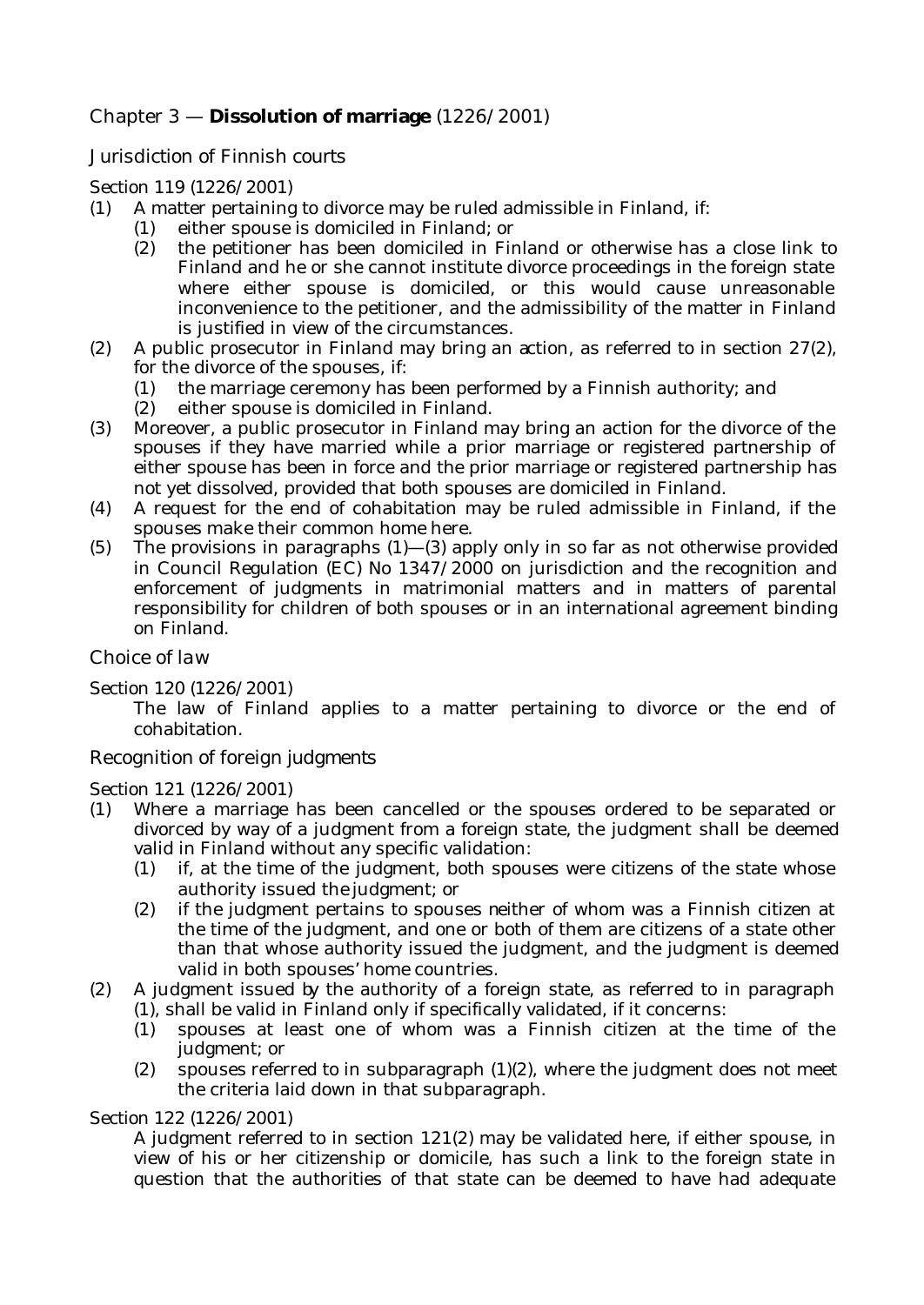grounds of being seised of the matter, and if the judgment is not in essential conflict with Finnish public policy (*ordre public*).

#### Section 123 (1226/2001)

A petition for validation, referred to in section 122, shall be filed with the Court of Appeal of Helsinki. The decision of the Court of Appeal in the matter shall be subject to appeal before the Supreme Court, if the Supreme Court grants leave to the same by virtue of chapter 30, section 3, of the Code of Judicial Procedure.

#### Section 124 (1226/2001)

The provisions in sections 121—123 apply correspondingly to a judgment of annulment of marriage issued by the authority of a foreign state.

Section 125 (1226/2001)

- (1) The provisions in sections 121—124 apply only in so far as not otherwise provided in the Council Regulation on jurisdiction and the recognition and enforcement of judgments in matrimonial matters and in matters of parental responsibility for children of both spouses or in an international agreement binding on Finland.
- (2) If it is requested, on the basis of Article 14(3) of the Regulation referred to in paragraph (1), that a judgment of a member state is to be recognised or not recognised in Finland, the matter shall be brought before the court referred to in chapter 10, section 10, of the Code of Judicial Procedure or, if only the validation of a judgment on child custody is sought, before the court referred to in section 13 of the Act on Child Custody and Right of Access.

# Chapter 4 — **Legal relations of spouses** (1226/2001)

## *Jurisdiction of Finnish courts*

Section 126 (1226/2001)

- (1) A matter pertaining to the personal legal consequences of marriage may be ruled admissible by a Finnish court, if the defendant is domiciled or habitually resident in Finland.
- (2) A matter pertaining to maintenance may be ruled admissible by a Finnish court also if the person entitled to maintenance is domiciled or habitually resident in Finland.
- (3) A Finnish court competent in a matter pertaining to divorce may at the same time hear an ancillary matter pertaining to the maintenance payable to a spouse or another matter pertaining to the personal legal consequences of marriage, if the resolution of the latter is necessary owing to the divorce.

Section 127 (1226/2001)

- (1) A matter pertaining to matrimonial property may be ruled admissible by a Finnish court, if:
	- (1) the defendant is domiciled or habitually resident in Finland;
	- (2) the plaintiff is domiciled or habitually resident in Finland and the law of Finland is to apply on the matter pertaining to matrimonial property;
	- (3) the last common domicile or habitual residence of the spouses was in Finland, and one of the spouses still is, or at the time of his or her death still was, domiciled or habitually resident here;
	- (4) the property to which the matter pertains is located in Finland; or
	- (5) the defendant accepts that the matter be admissible in Finland or undertakes to defend his or her substantive position without entering a plea of inadmissibility.
- (2) A Finnish court shall always be competent in a matter pertaining to measures undertaken by an estate distributor appointed by a Finnish court.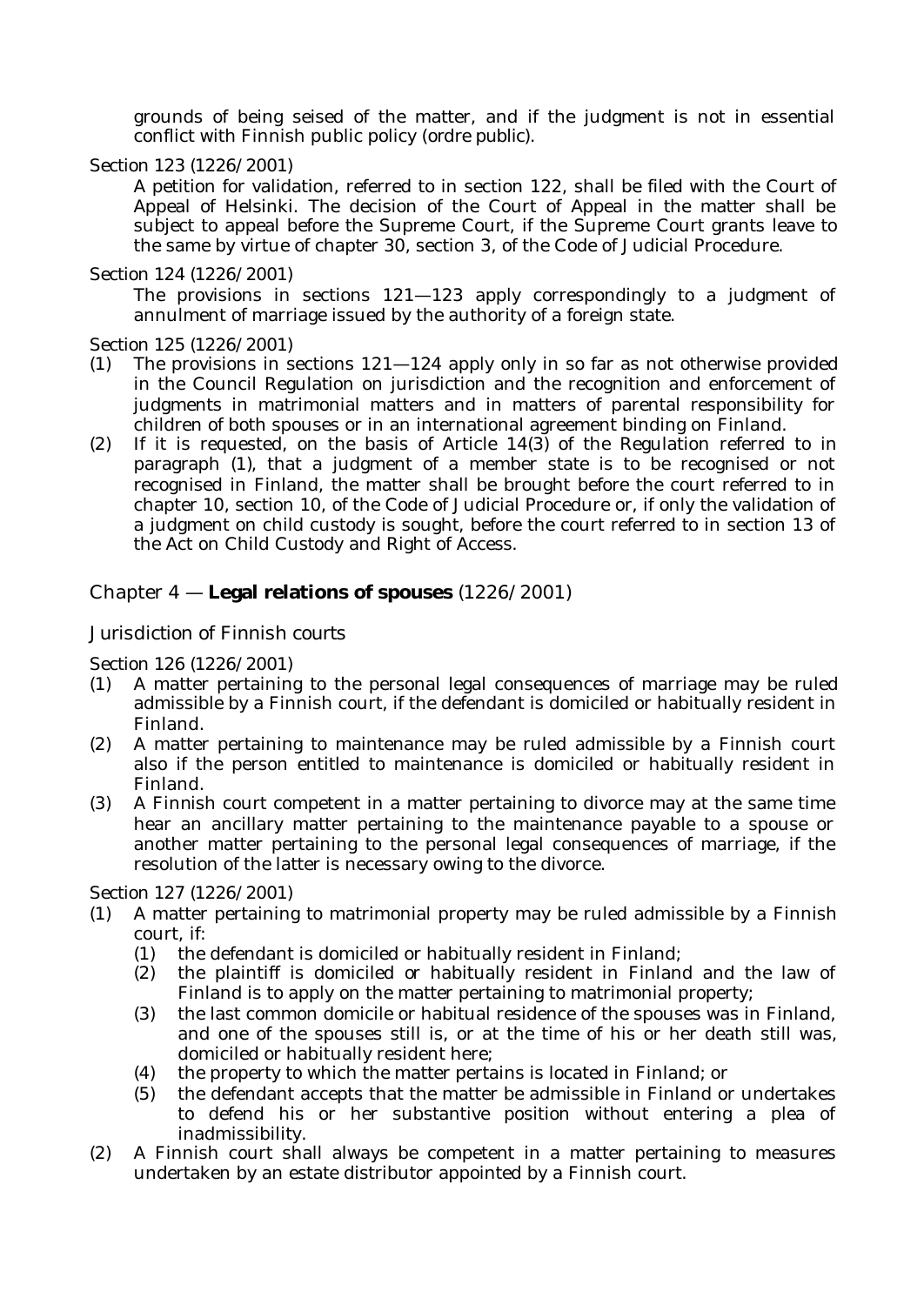- (3) A Finnish court may register a marriage settlement or an agreement designating the law applicable to matrimonial property regime, even if it under paragraph (1) were not competent to rule a matter pertaining to matrimonial property admissible.
- (4) In a petitionary matter, the provisions in paragraph (1) on the plaintiff and the defendant apply to the petitioner and the opposing party.

*Choice of law applicable to the personal legal consequences of marriage*

## Section 128 (1226/2001)

- (1) The law of the state where both spouses are domiciled applies to the personal legal consequences of marriage. If the spouses are not domiciled in the same state, the law of the state where both spouses last were domiciled during the marriage applies, if either of them is still domiciled there.
- (2) In situations other than those referred to in paragraph (1), the applicable law is the law of the state to which, taking all pertinent circumstances into account, the spouses have the closest link. However, in a matter pertaining to the right to maintenance, the applicable law is the law of the state where the person entitled to maintenance is domiciled.

## *Choice of law applicable to matrimonial property regime*

## Section 129 (1226/2001)

- (1) Unless otherwise agreed in accordance with the procedure laid down in section 130, the law of the state which became the state of domicile of both spouses after the conclusion of the marriage applies to their matrimonial property matters.
- (2) If the spouses have later moved their domicile to another state, the law of that state applies, if the spouses have resided there for at least five years. However, the law of that state applies immediately upon the spouses becoming domiciled there, if they have earlier during the marriage been domiciled there or if both are citizens of that state.
- (3) The law applicable to matrimonial property regime shall not change by virtue of paragraph (2), if:
	- (1) the spouses have agreed to designate the law applicable to matrimonial property regime in accordance with the procedure laid down in section 130; or
	- (2) owing to the dissolution of the marriage, separation or the pendency of divorce proceedings, a spouse has gained the right to demand the distribution of matrimonial property before the time when the law of the other state would become applicable.
- (4) If no state has become the state of domicile for both spouses, the applicable law is the law of the state to which, taking all pertinent circumstances into account, the spouses have the closest link.

Section 130 (1226/2001)

- (1) Engaged persons and spouses are entitled to designate the law applicable to matrimonial property regime, as provided in paragraph (2). The agreement shall be in writing in order to be valid.
- (2) The law of the state where one spouse or both spouses are domiciled or whose citizen a spouse is at the time of the agreement may be designated as the law applicable to matrimonial property regime. If the domicile of one or both spouses has moved to another state during the marriage, also the law of the state where both spouses last were domiciled may be designated as the applicable law.
- (3) An agreement on the amendment or cancellation of an agreement referred to in paragraph (1) shall be in writing in order to be valid.

Section 131 (1226/2001)

(1) Especially the following shall be resolved by reference to the law applicable to matrimonial property regime: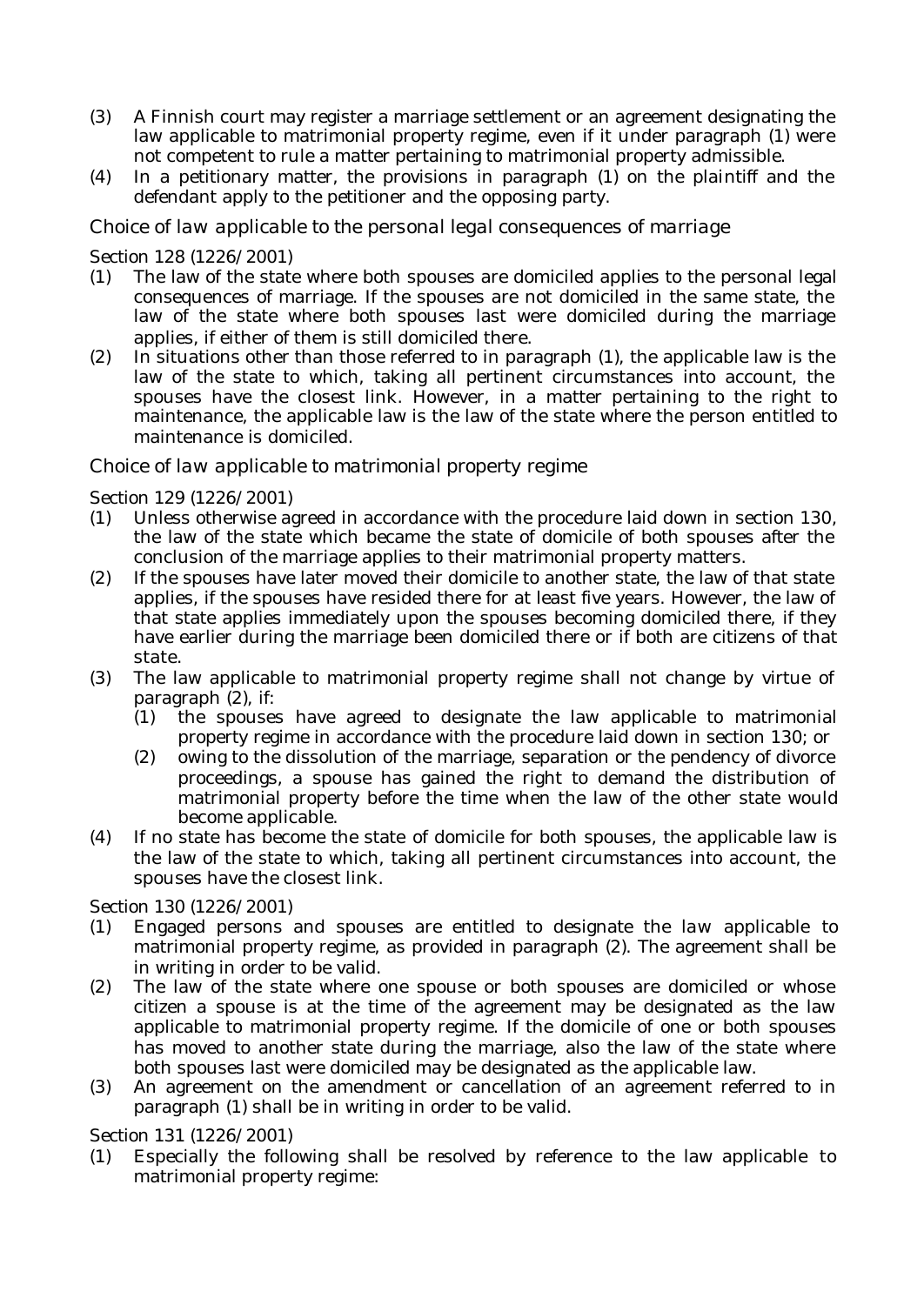- (1) issues pertaining to the distribution of matrimonial property after the dissolution of the marriage or during the marriage;
- (2) issues pertaining to transactions concerning matrimonial property and entered into by the spouses or the engaged persons;
- (3) the right of a spouse to administer property; and
- (4) the liability of a spouse for the debts of the spouses.
- (2) A change of the law applicable to matrimonial property regime shall not affect the validity of a transaction concluded before the change. However, the validity of provisions in a marriage settlement or an agreement on the future distribution of property shall be assessed in accordance with the law applicable to matrimonial property matters at the time when the issue becomes relevant.
- (3) In addition, a transaction concerning matrimonial property and entered into by the spouses or the engaged persons shall be deemed formally valid if it meets the formal requirements in the law of the state where the transaction was concluded or where the spouses were domiciled at the time of conclusion of the transaction. However, if spouses domiciled or habitually resident in Finland conclude a marriage settlement, the provisions in sections 43—44 shall always be observed for the agreement to be valid.

## *Restrictions in the application of foreign law*

#### Section 132 (1226/2001)

In a matter pertaining to the assessment of maintenance or a change in assessed maintenance, the assessment shall always be based on the need for support of the person entitled to the maintenance and the means of the person liable to provide maintenance, notwithstanding any provisions in the applicable law.

#### Section 133 (1226/2001)

The provisions in sections 38—40 and 86 on the need for a consent or a permission where a spouse is making a conveyance or entering into another transaction apply even if the matrimonial property regime is governed by the law of a foreign state, if the property in question is located in Finland.

#### Section 134 (1226/2001)

- (1) A distribution of matrimonial property may be adjusted in accordance with section 103b(1) even if the distribution is otherwise governed by the law of a foreign state.
- (2) In a distribution of matrimonial property carried out owing to the death of one spouse, the surviving spouse shall have the right to retain possession of the common home of the spouses in Finland, or other housing and furniture in Finland belonging to the estate, as provided in chapter 3 of the Code of Inheritance, even if the distribution is governed by the law of a foreign state, provided that the same is to be deemed reasonable in view of the assets of the surviving spouse and the property that the spouse will acquire in the distribution or by way of inheritance or a will.

#### Section 135 (1226/2001)

- (1) A provision in the law of a foreign state to the effect that the right of a spouse to incur debt or to administer his or her property is more restricted than what is provided in this Act shall be without effect as against a third party, if:
	- (1) a transaction pertains to the administration of real property located in Finland or the right of use over such property; or
	- (2) the spouse who entered into the transaction and the third party were in Finland when the transaction was concluded and the third party was not aware and should not have been aware of the restriction.
- (2) An agreement by which the spouses have designated the law of a foreign state as applicable to matrimonial property regime shall be without effect as against the creditors of a spouse, if the spouses are domiciled or habitually resident in Finland,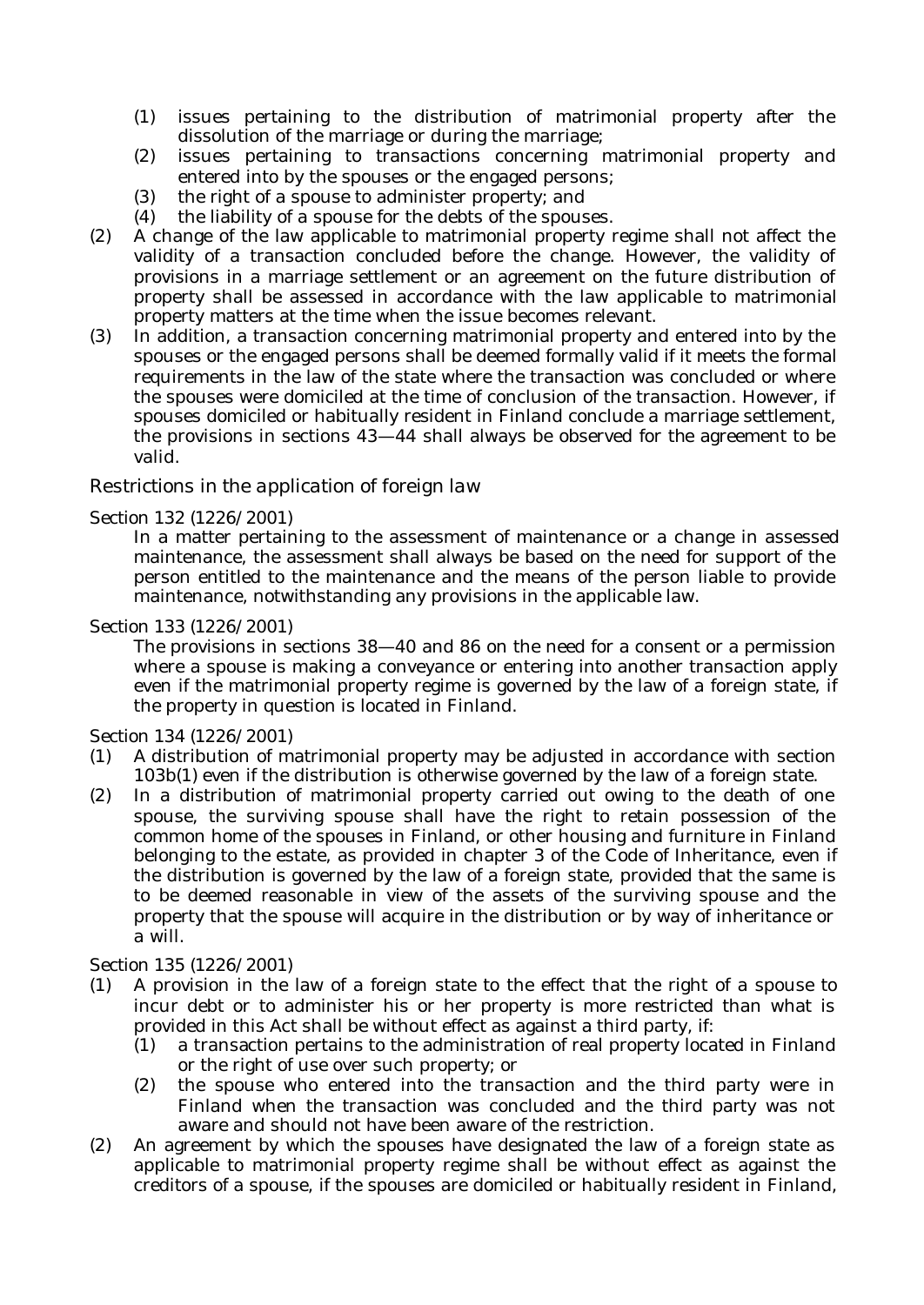except if the agreement has been submitted for registration, as provided in section 43.

- (3) If the spouses are domiciled or habitually resident in Finland, a marriage settlement concluded before both spouses became habitually resident in Finland shall be without effect as against the creditors of a spouse, except if the agreement has been submitted for registration, as provided in paragraph (2).
- (4) The registration referred to in paragraphs (2) and (3) shall be without effect as against a creditor whose claim against the spouse has arisen before the registration of the agreement in question.

## *Distribution of matrimonial property on the basis of separation*

#### Section 136 (1226/2001)

- (1) If a foreign judgment on separation has been issued for spouses whose matrimonial property matters are governed by the law of Finland, a distribution of matrimonial property may be carried out on the basis of the separation. In this event, a spouse shall not have a marital right over property that the other spouses acquires after the judgment on separation, and any setting aside of property to cover debts shall be carried out in accordance with the conditions prevailing at the time when the judgment on separation was issued.
- (2) The provisions in paragraph (2) do not apply if the spouses resume cohabitation after the issue of the judgment on separation.

## *Distribution procedure*

Section 137 (1226/2001)

- (1) Even if the law of a foreign state is applicable to matrimonial property matters, a distribution of matrimonial property may be carried out by agreement between the spouses or by an estate distributor, as provided in the law of Finland.
- (2) A distribution of matrimonial property shall comprise all of the property of the spouses regardless of its location, unless the spouses agree otherwise. When determining the property that is to devolve on one spouse, the provisions of the law applicable to matrimonial property matters may be derogated from, if necessary in order to secure a lawful share of the property to the spouse.

## *Separation of the property of the spouses*

#### Section 138 (1226/2001)

The provisions in this chapter on the distribution of matrimonial property apply also to the separation of the property of the spouses.

## Chapter 5 — **Miscellaneous provisions** (1226/2001)

Section 139 (1226/2001)

- (1) Unless specifically otherwise provided, a reference in this part to the law of a foreign state does not cover the provisions of Private International Law in the law of that state.
- (2) A provision in the law of a foreign state shall be disregarded, if its application would have an outcome contrary to Finnish public policy (*ordre public*).

#### Section 140 (1226/2001)

The provisions in this part apply only in so far as not otherwise provided in another Act or the international obligations binding on Finland.

#### Section 141 (1226/2001)

The Ministry for Foreign Affairs and the Ministry of Education may revoke a license granted on the basis of section 112 or 113, if the person in question violates the license conditions or otherwise breaks the law of Finland, or if there otherwise is a reason to do so.